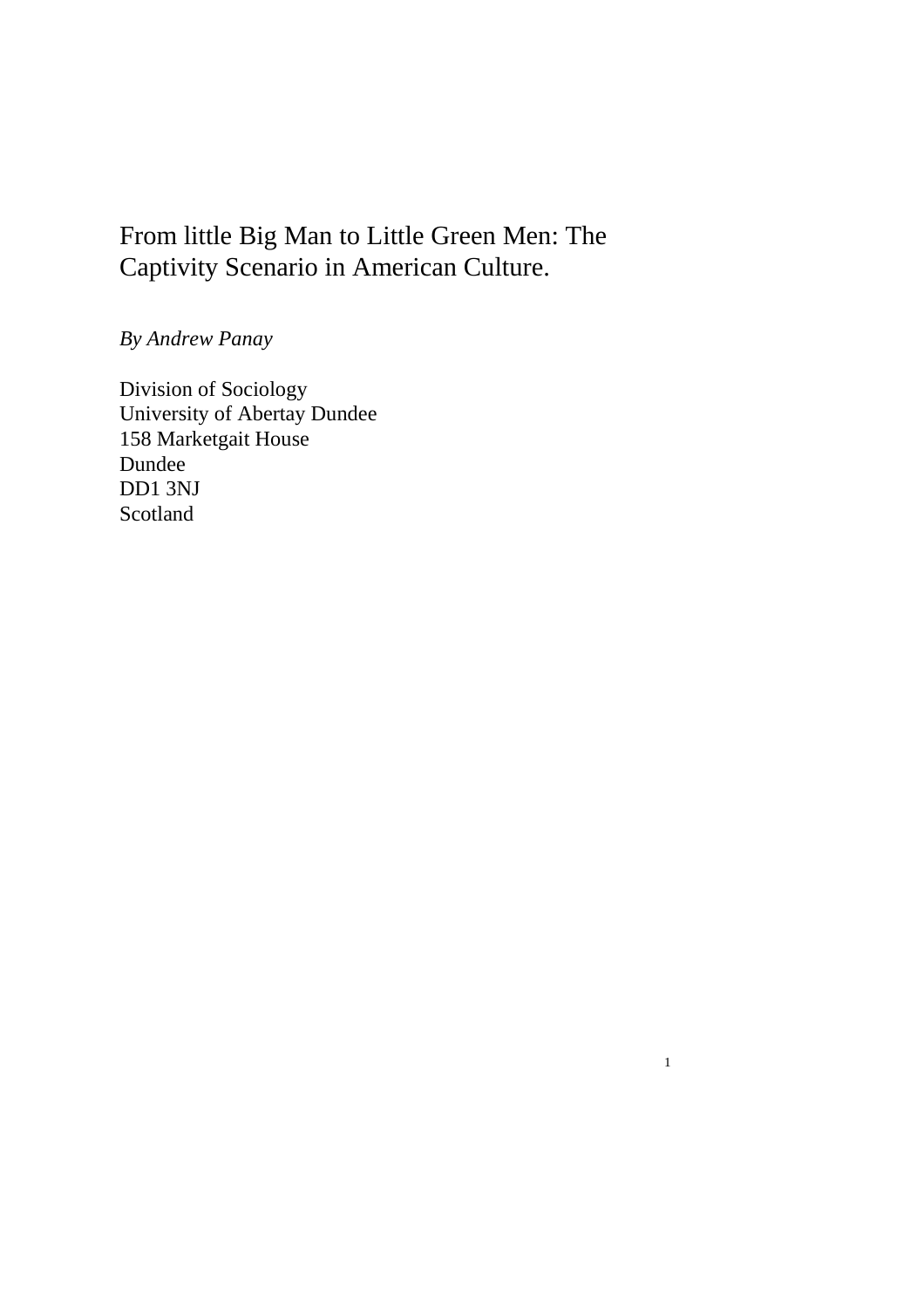# *From Little Big Man to Little Green Men*: The Captivity Scenario in American Popular Culture

#### *Abstract:*

*This paper seeks to link the seemingly diverse genres of the Indian captivity narrative and the alien abduction scenario. Both types it is argued share common narrative constructions and themes. Whilst the Indian captivity narrative is plainly derived from first hand accounts and can demonstrate a historical development based on the actuality of the experiences it describes, the alien abduction scenario though protesting its objective basis cannot. Rather than rejecting the validity of the alien abduction scenario on this account, the following attempts to account for the claims to reality of the alien abduction narrative by arguing that it exists in a historical continuum with the Indian captivity narrative. The Indian captivity narrative develops historically to provide a cultural text through which Americans understand their historical situation as colonial settlers of frontier territories. The narrative functions as part of a greater historical myth system in which national values of community safety and security, national progress and vitality and the preservation of core values against hostile enemies are central components. The emergence in the twentieth century of the alien abduction narrative re-imagines these core concerns and in the context of exploration of the new frontier of space provides for a re-energising of the traditional captivity narrative, one in which abductees are positioned as colonialists in perilous existence on the 'final frontier.'* 

#### Introduction

The 1973 western film *Little Big Man*, directed by Arthur Penn and based on a 1966 novel by Thomas Berger, is a picaresque account of the abduction and captivity by Indians of its central character Jack Crabbe. When his small wagon train is intercepted on the open plain and attacked by Pawnee warriors Jack, along with his sister are fortunate to escape death whilst the rest of their westward bound party are brutally slaughtered. Later both are taken captive by the passing Cheyenne. The representation of captivity by Indians in Hollywood films draws on a long literary tradition in American culture. It is derived from actual first person accounts that are some of the earliest cultural products of the New World and which continued to provide stories based on the reality of events until the final years of the nineteenth century. Jack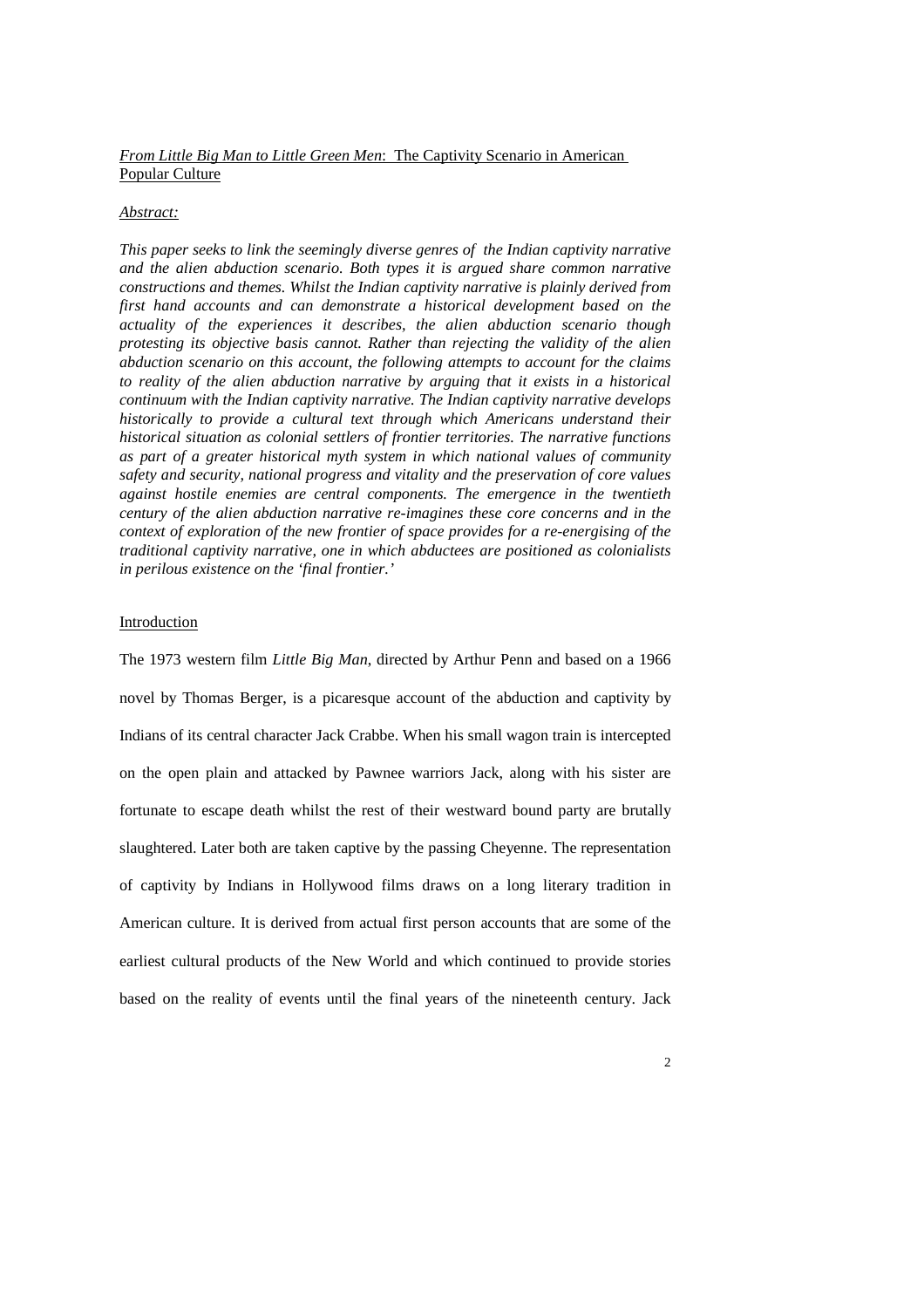Crabbe is a somewhat typical representation of the tens of thousands of abductees made captive during three centuries of the American frontier. He is travelling west as part of the great migration of the mid 1800's drawn principally from the ranks of the poor, the immigrant and the ordinary. An embodiment of the myth of Manifest Destiny, Jack is a coloniser of sorts. Exhorted by proclamations back East to "Go West!" his story of captivity provides for what Colley (2002, p4) describes in the context of British captivity narratives, as the 'underbelly' of Empire.

Recently, former Beirut hostage Brian Keenan has neatly summed up both the captive's dilemma and what I take to be the captivity narrative's central tragedy. When a captive, Keenan was he said, 'a tiny, insignificant pawn in a global game over which I had no control' (2002, p16). The captivity tradition thus forces to the front a sense of powerlessness and insignificance and an absence of agency that brings with it the terror of mortal dependence on often hostile foes. That it is also, and fundamentally, a narrative tradition located within a broader historical context of colonisation, has thereby provided for a politically meaningful text in which the sufferings of individual citizens are ideologically portrayed as the mythic trials of the entire community entity to establish the right of settlement and ultimately conquest. This paper argues that the captivity scenario represents a historically significant and remarkably flexible narrative that in a contemporary cultural outcome provides a means for locating and mapping the disturbing discourse of abduction and captivity by extraterrestrials.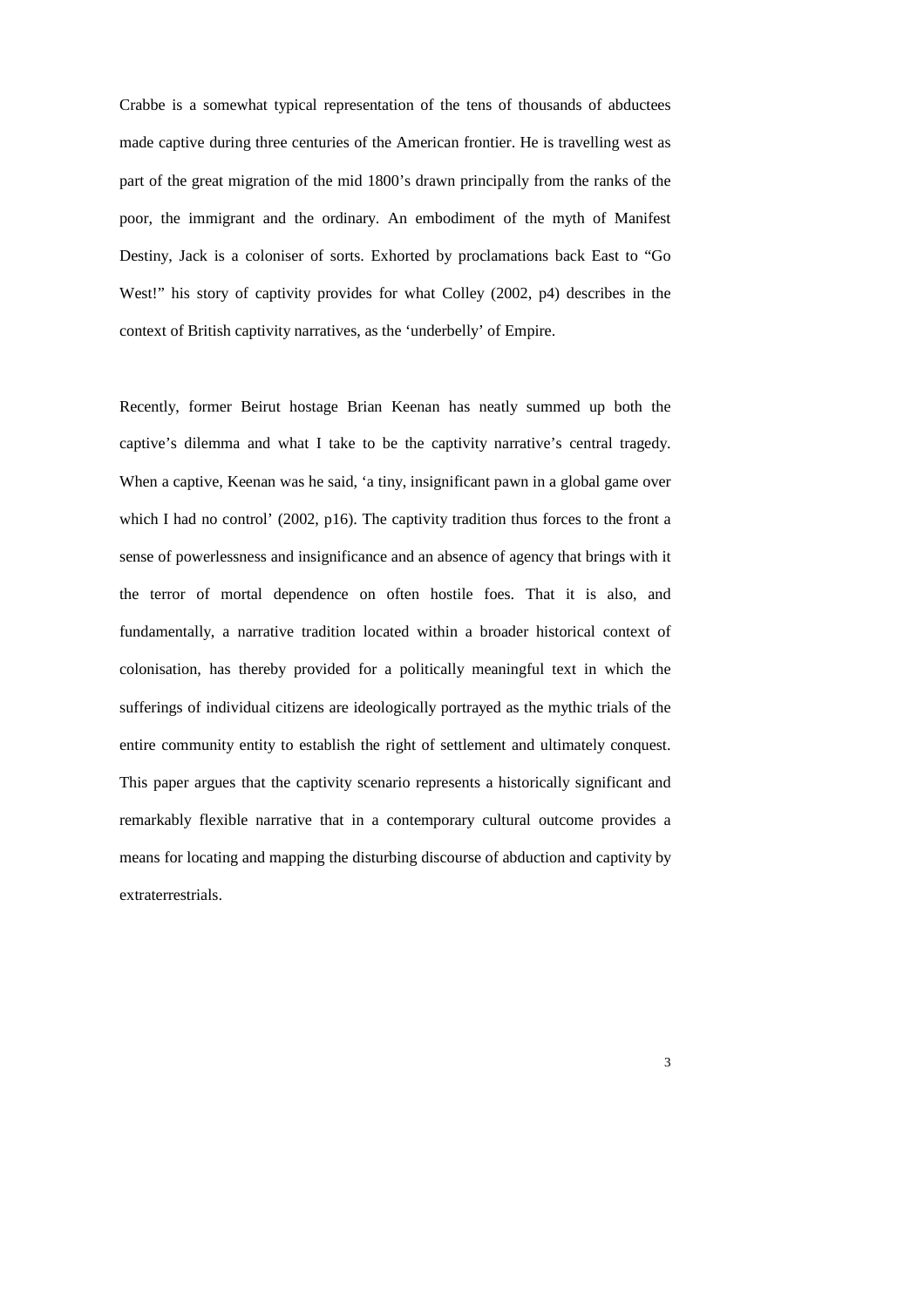# Captivity and Culture in the American Tradition

Catherine Scott (2000, p177-188) argues that it is precisely as a form of mythic narrative that the Indian captivity story retains its powerful hold on American culture in modern times. In analysing media responses to the 1979 Iranian hostage crisis she argues forcefully for a reading of these events as an updated captivity narrative and notes similarities of tropes and rhetoric with Vietnam POW stories and with hostage taking accounts in Iraq during the Gulf War. Scott draws principally on the work of Richard Slotkin (1973) who analyses the Indian captivity narrative as a part of a greater myth system that he locates in the experience of American continental settlement and conquest (1973, p94). For early colonists the Indian captivity narrative serves as an archetypal drama encapsulating in a single narrative strand the Puritan experience of re-location and settlement in the new world. It is suggestive also of a particular worldview, one of 'apocalyptic crisis, the prevalent sense that immanent horror lurked behind the facade of commonday existence' (1973, p117).

The captivity narrative was routinely used by Puritan ministers to capitalise upon a sense of anxiety and fear in Colonial frontier communities, as a jeremiad call for a reaffirmation of core spiritual and social values and for a community actioned response to the depredations of 'Red Indian Devils'. In the Puritan imaginary the individual captive in their suffering comes to represent the perilous existence of the whole community, an individual who stands in for a society in torment betwixt God and the Devil, on the cusp of civilisation and barbarity (1973, p94). That the Indian captivity narrative came to provide 'a symbolic vocabulary' (1973, p97) for American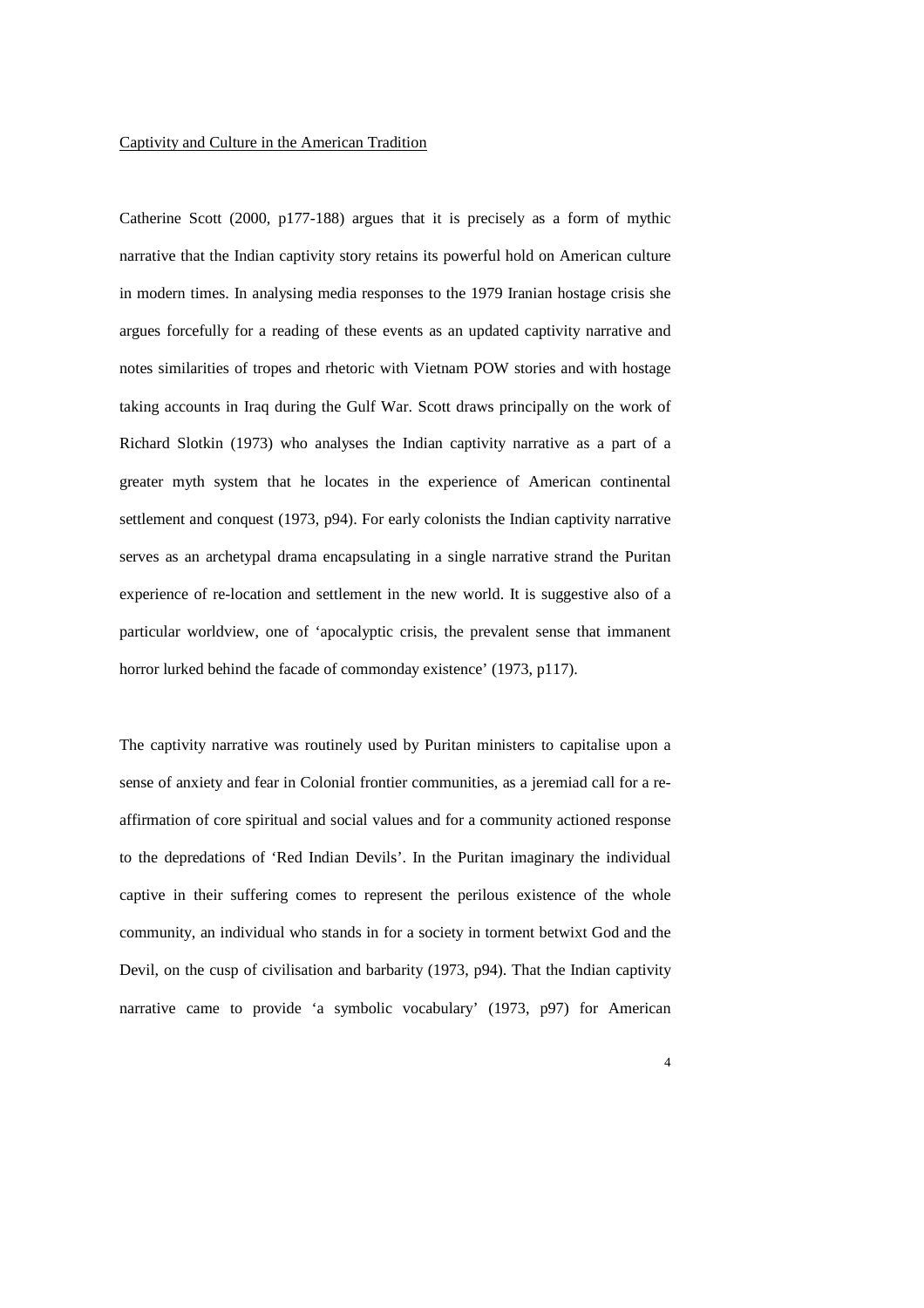identification of their experience is important Scott argues in media coverage of the Iranian hostage crisis (Scott, 2000). 'When viewed as "patterns of story telling" media stories about the conflict with Iran, the tribulations of the hostages, and the call for heroic leadership can be read as a familiar narrative filled with themes about America's experience of settlement, survival, and expansion across shifting frontiers' (Scott, p179).

The Indian captivity narrative as a literary construct is based on the reality of the experience of America's first white settlers to establish permanent settlements. These constituted the establishment of a frontier space beyond which was inhabited by a numerically superior and environmentally attuned native inhabitants. Both the land and the natives were constituted as alien. To Puritan New England European settlers were 'in continual danger of the savage people, who are cruel, barbarous and most treacherous, being most furious in their rage and merciless where they overcome' (1973, p38). Typically the Indian is imagined as a 'beast' lurking in the primeval forest beyond the knowledge of the tentative frontier settlements of the eastern seaboard. Cotton Mather, a leading colonial figure, Puritan minister and transcriber of captivity narratives invokes the rhetoric of apocalypse to describe the new world landscape and its 'nations of wretches'. In this maelstrom of religious invective Slotkin suggests that the only intimate contact with Indians that colonial Europeans would accept was the experience of the captive (1973, p95). In Puritan New England to know the Indians was to experience 'physical and spiritual catastrophe' (Slotkin, 1973, p98). Published narratives of Indian captivity were 'immensely, even phenomenally popular' (1993, p14). Mary Rowlandson's archetypal account, 'The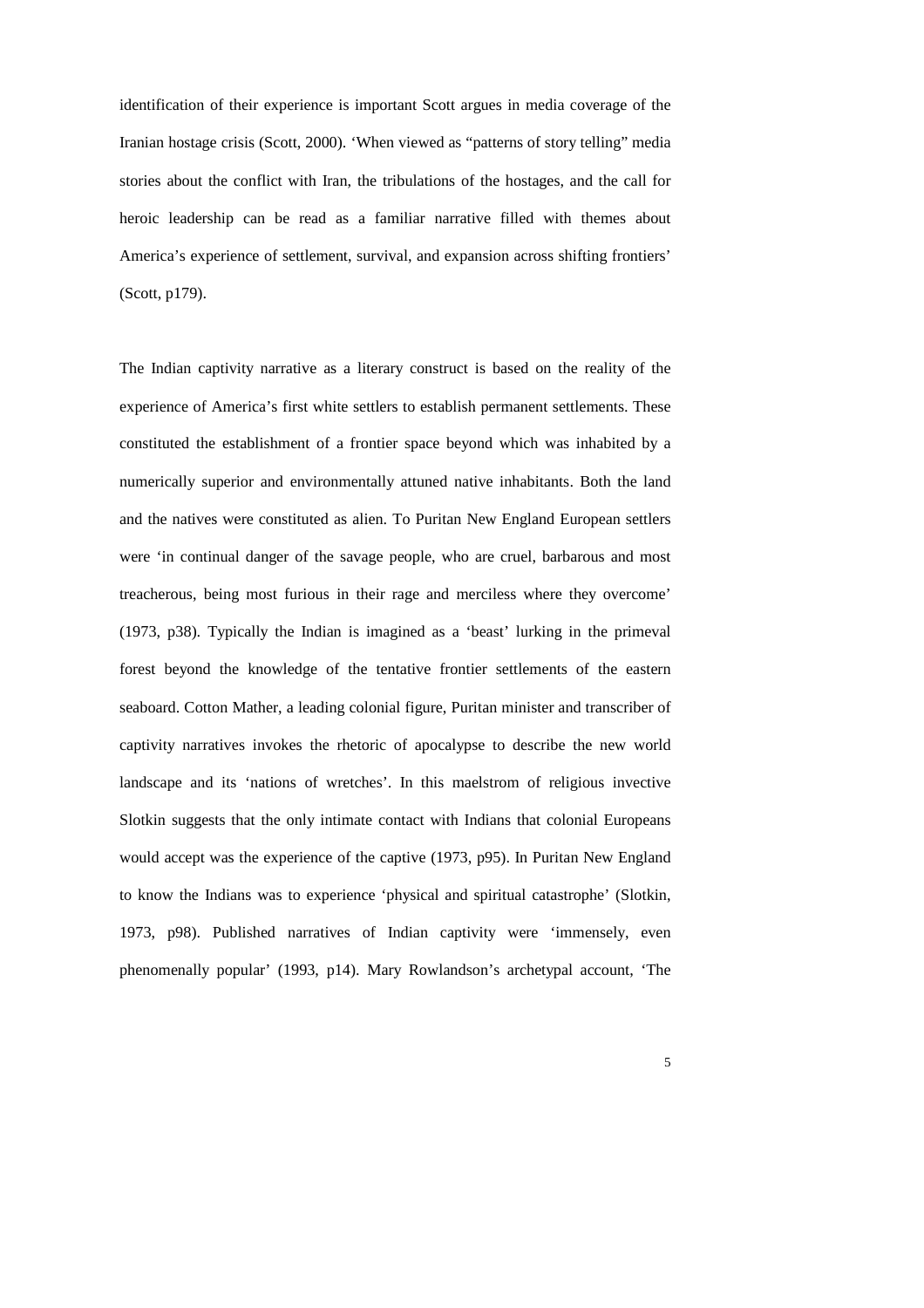Sovereignty and Goodness of God', was second in popularity among colonial New Englanders only to the bible (1993, p14).

Rowlandson's account of her abduction by Nipmuck Indians during generalised colonial Indian wars in the late seventeenth century became a best seller on publication and is considered to be among the most popular selling books in all American literature (1993, p14). 'The Sovereignty and Goodness of God' was the first captivity narrative to be published as a full length book and was extremely rare in being written by a Puritan woman. Rowlandson, a mother of three young children was captured from her home in Lancaster, New England. She describes it with a spare literary power in the opening line of her account. 'On the tenth of February, 1675, came the Indians with great numbers upon Lancaster' (1998, p12). The attack is sudden and swift. Rowlandson describes being attacked and injured and the violent distress she experiences as her children are taken from her and scattered. She is set on a forced march by her captors that it is estimated covers 150 miles before any significant rest (1993, p14). During an eleven week captivity till she is eventually freed on the ransom of £20, Rowlandson experiences a shattering ordeal such that she even considers suicide.

Rowlandson skilfully constructs her narrative to show that the experience provides an emotional and spiritual watershed in an otherwise unremarkable life. The sudden dawn attack on her home, her physical capture and the removal from her family features as a pivotal moment in which her existence hovers between the realm of her experience and the experience of another realm. She is forced in fear and mortal dependence to remove to the world of 'those barbarous creatures.. a lively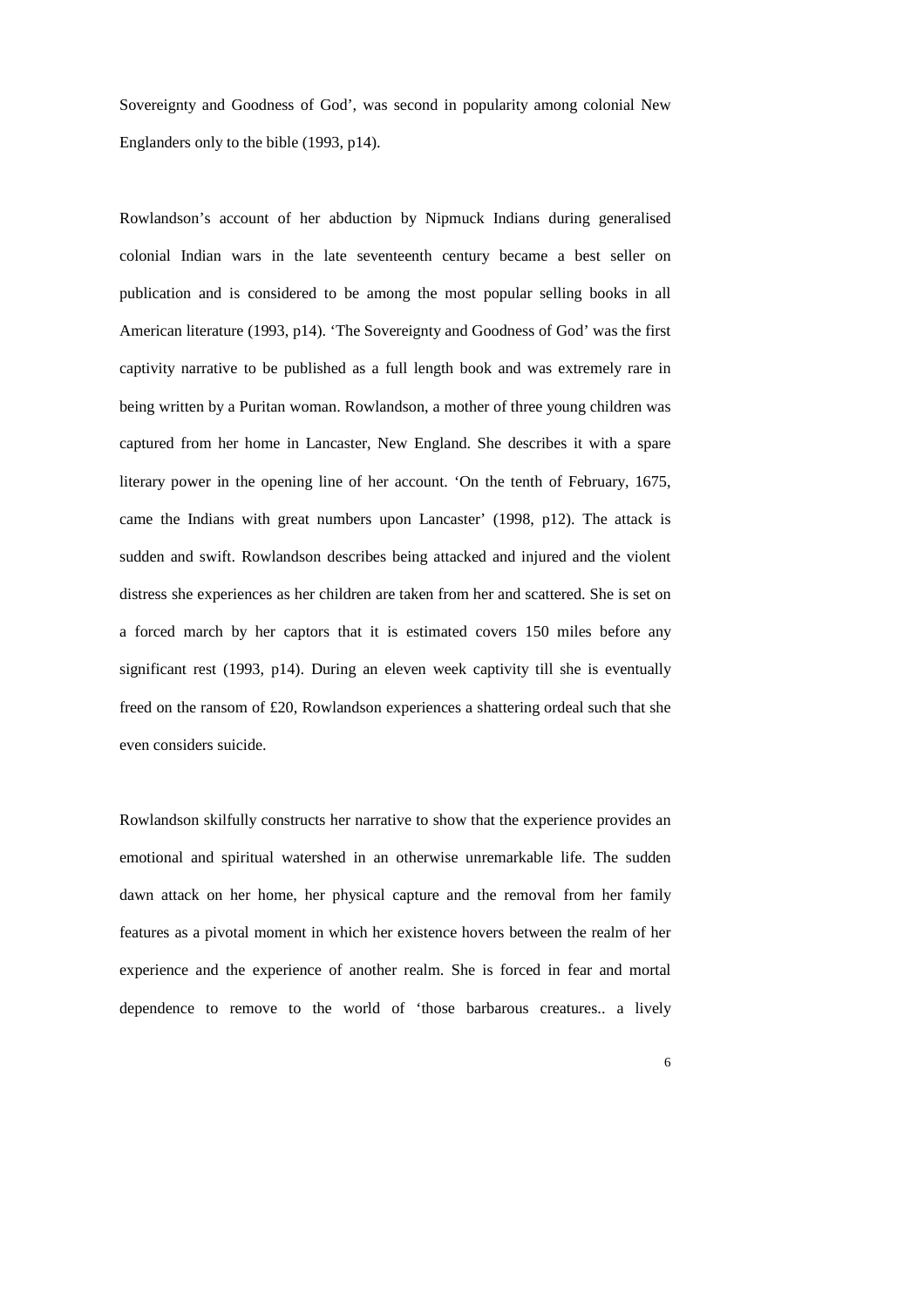resemblance of hell' (1998, p14). Rowlandson's journey across the frontier figures as a removal from civilisation that with each mile draws her further into the heart of darkness. In order to describe this she employs an interesting literary device, which in her narrative she defines as a 'remove.' 'The Sovereignty and Goodness of God' has twenty such 'removes' in which 'time is marked not in temporal days but in ..spatial and spiritual movements away from civilised light into Indian darkness' (Slotkin, 1973, p109). Narratively each remove provides a point of spiritual reflection allowing Rowlandson to meditate on the contrasts between her past and her present. Slotkin suggests that 'this method of marking the passage of time reinforce(s) the impression of captivity as an all-environing experience, a world in microcosm, complete even to having its own peculiar time-space relationships' (1973, p109).

#### The Alien Abduction Scenario in Popular Culture.

Similar narrative themes and emotional responses are present too in a very different context described by Travis Walton in his autobiographical account of events, Fire in the Sky (1978). Working as part of a logging crew in the wooded mountains of northern Arizona in 1975, Walton and his colleagues are attracted by a bright light like a fire below them in the trees. Racing to the scene they are confronted not with the beginnings of a devastating forest blaze, but with a circular metallic craft glowing red and hovering above the tree line. In terror the crew disperses back in the direction of their arrival, to pick-up trucks waiting on a dirt road above. Walton though is inexplicably drawn to a white beam of light that has shot to the ground from the underside of the spacecraft. Stepping into it he is immobilised. His crew mates, running wildly for their means of escape, later recall being aware of Travis's capture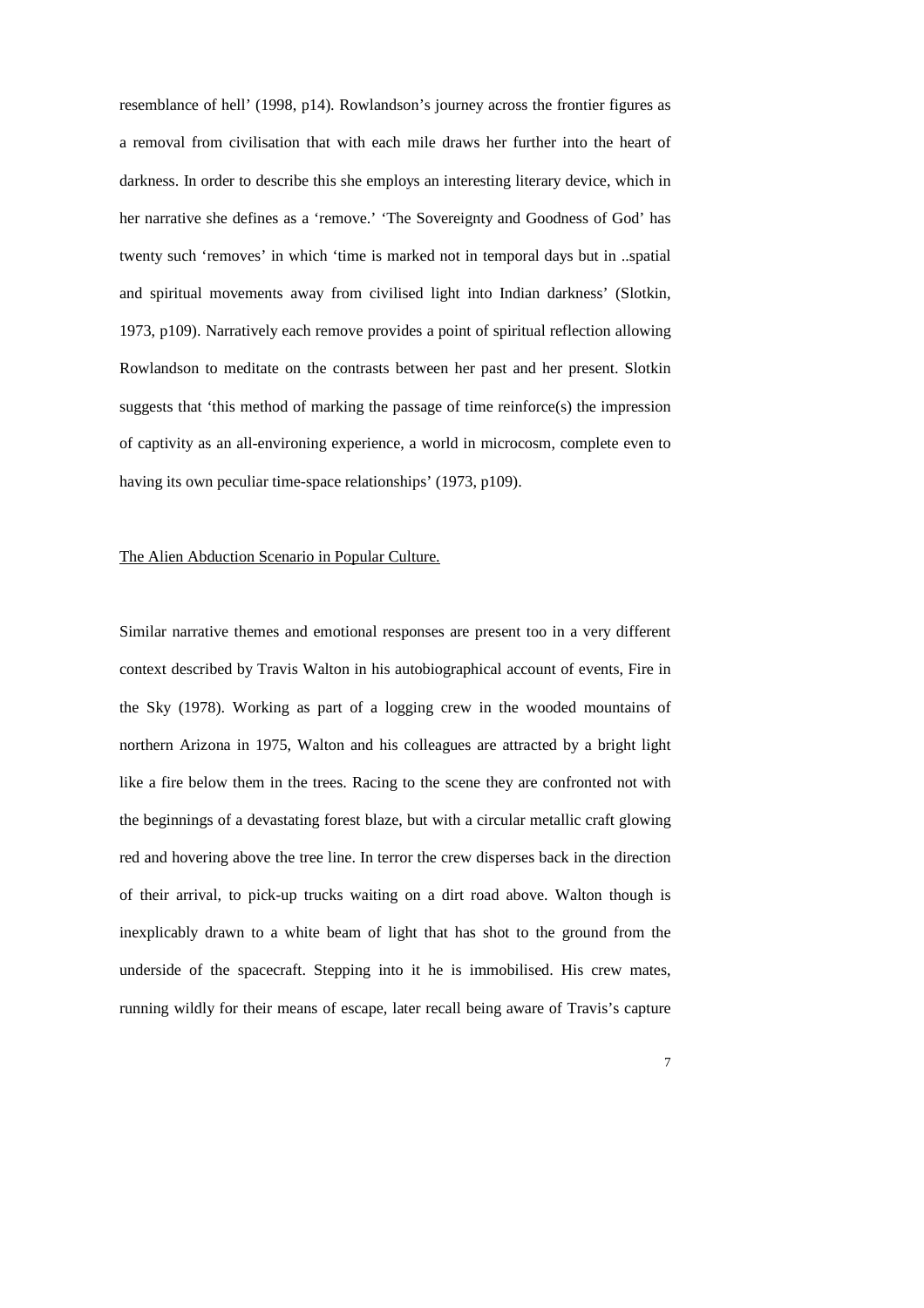in the beam but of being too panic stricken themselves to look back or to help. Walton later recalls through the confirmation of polygraph testing, how he was literally 'beamed' aboard the spacecraft. He was confronted he said by humanoid alien beings who treated him with mechanical efficiency.

Walton describes that though initially he was able to physically fight off his captors the aliens were able to bend him to their will through mind coercion techniques located in their 'incredible eyes' that made him feel 'naked and exposed under their intense scrutiny' (Matheson, 1998, p111). A sense of utter helplessness and the evaluation of superiority in the captors' ability to subdue and counteract any effort to resist is prevalent too in Rowlandson's narrative. Rarely are captivity or abduction accounts stories of heroic defiance on the part of the captives themselves, most often they are accounts of 'physical, emotional and psychological trial' (Derounian & Lavernier, 1993, p98). Rowlandson too initially determines to resist her captors, 'but when it came to the trial my mind changed: their glittering weapons so daunted my spirit' (1998, p14). In Walton's account and the alien abduction scenario as a whole, brute physical intimidation is replaced by technological domination and terror.

In Walton's abduction account his sense of nakedness and exposure under the alien gaze amounts to a metaphorical disrobing of previous cultural normalcy that precedes in the Indian account either actual tortures, or tortuous ritual; and is analogous with incidents of quasi-medical procedures typically reported by alien abductees. In the 1993 film of the book *Fire in the Sky* (Robert Lieberman, USA), a scene in which Walton's character undergoes a violent medical procedure is especially memorable and discomforting. The spectacle of the tortured and suffering body is iconic to the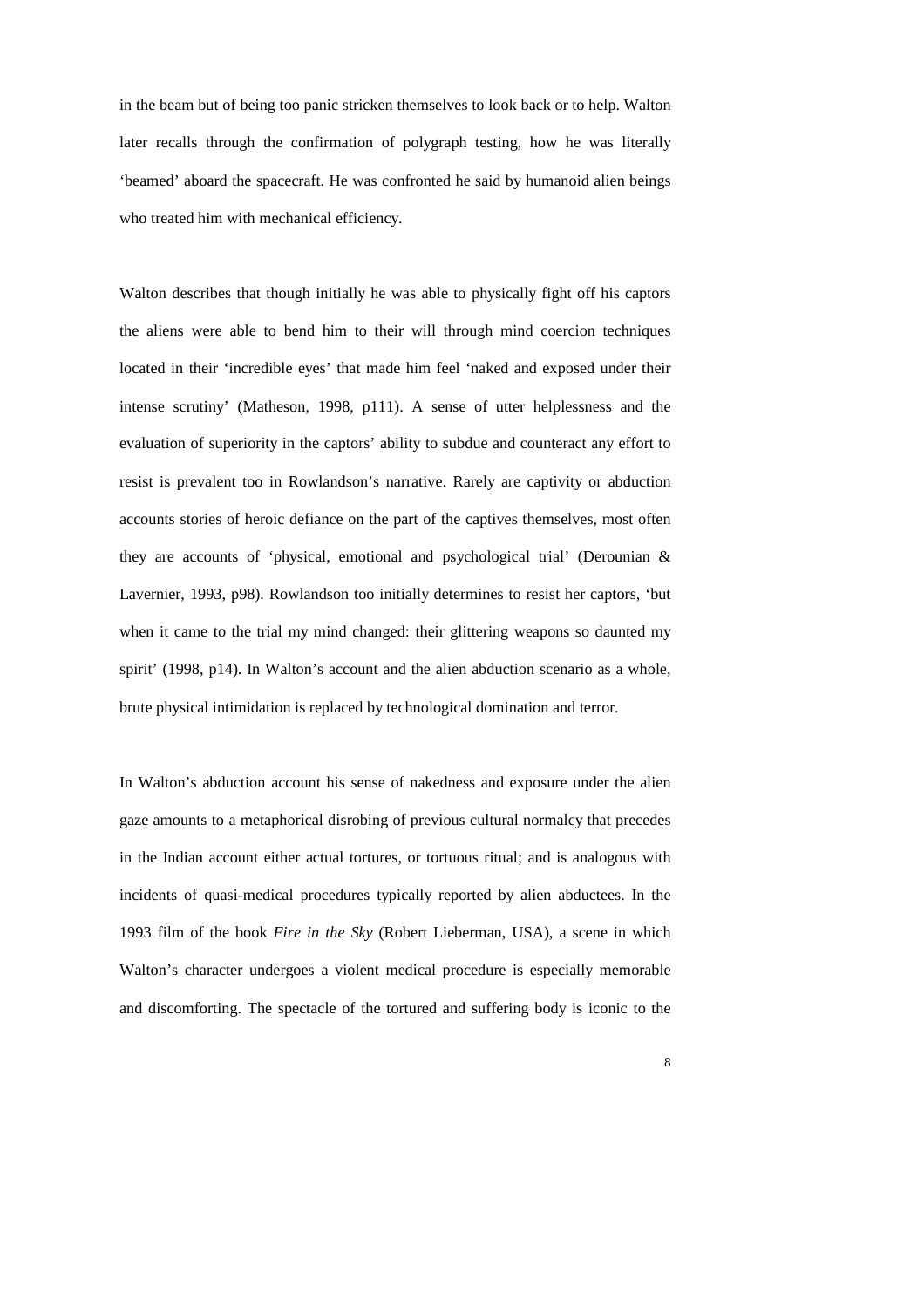captivity genre and recurs as a prime motif of both types discussed here. Linda Badley (1996, p151) comments that tortuous ritual trial through quasi medical procedures represents in the alien narrative the 'extreme possibilities' of what she terms 'biopower'. In this fantastically technologised scenario, the body she points out has been made 'a display case of parts…a resource or commodity, alienating it from what is traditionally known as the self.' To this analysis might also be added Gary Ebersole's (1995, p165) observation of the Indian captivity narrative, that the tortured and suffering body functions in order to evoke the reader's sympathy for the captive and 'in doing so sought to exercise and cultivate the reader's moral imagination.'

The cultural forms taken by both Walton's *Fire in the Sky* and Berger's *Little Big Man* follow a pattern of development from written account to film, with each film being popular at the box office. The alien abduction narrative of Walton however purports to be a true account of an actual lived experience whilst Berger's is fictional. In claiming objectivity for his account the Walton narrative tapped into a burgeoning cultural phenomenon in the USA during the seventies, eighties and into the nineties, with its historical antecedents located in the 'contactee movement' of the 1950's. The popularity of alien abduction narratives became pervasive in myriad forms of popular cultural representation as well as films and books, and ranged from television chat shows and cable TV documentaries, to TV series, periodical magazines, symposiums and conventions. Millions of American citizens continue to claim to be victims of alien abduction (Bartholomew & Howard, 1998, p237). Support groups to counsel survivors are commonplace and can be easily contacted via their sites on the Internet or through the tens of thousands of related sites devoted to anomalous and paranormal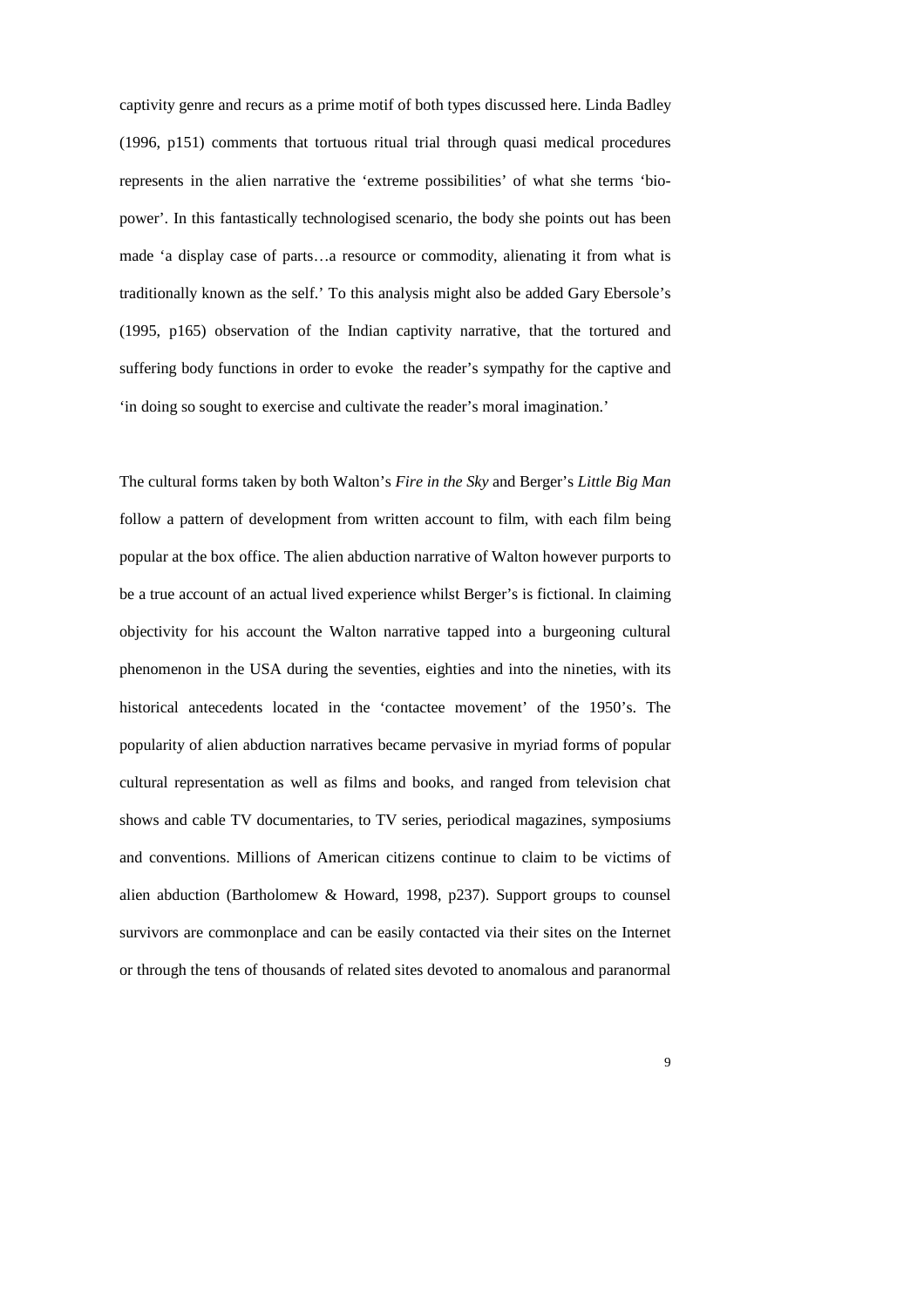phenomena, UFO's and conspiracy theories. Walton's own personal web pages line up alongside these.

The first modern alien abduction account is considered to be that of Betty and Barney Hill in 1961 (Matheson, 1998, p21). Their experiences, written as a best selling book by John Fuller and later made into a TV film (1975, Richard A Colla, USA), both called The Interrupted Journey, is described as the 'paradigmatic UFO abduction' (Lavery, Hague and Cartwright, 1996, p8). The Hills were travelling home after a brief vacation on a clear night through remote New Hampshire (Picknett, 2001, p289- 295). Later under hypnosis they recalled through Fuller how their attention was drawn to a bright light in the sky that appeared to be following them. After stopping their vehicle to take a better look, the object they said swooped towards them and at this point they got back into their vehicle and made a hasty exit. In the following weeks however both Betty and Barney claimed to be troubled by strange and unnerving dreams that they somehow felt to be related to the incident that night. In desperation they sought psychiatric counselling. Through hypnotic regression they recounted events in which 'they were subjected to a variety of medical procedures, including a gynaecological examination and a sperm extraction' (1996, p8). The nature of the medical intrusions themselves, relating to human reproduction, later becomes highly significant of the claims made by self-styled alien abduction researchers Budd Hopkins and David Jacobs (Luckhurst, 1998, p32). This is also the central theme of the 'master plot' of the *X-Files* 'where alien abductions may be cover stories for government sponsored genetic experiments, with or without the collaboration of extraterrestrials' (Badley, 1996, p150).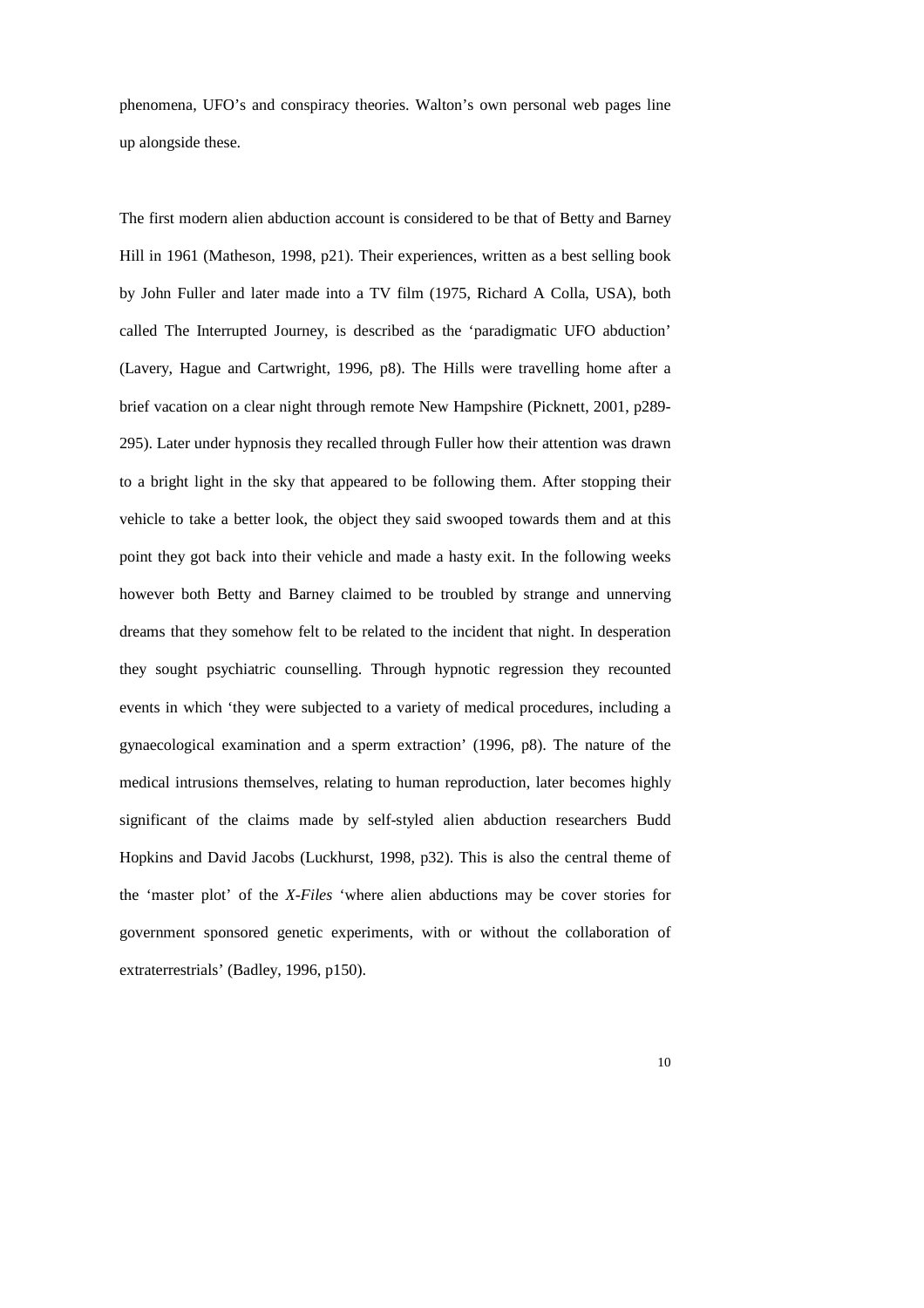A significant point regarding the Hills abduction experience relates to the method of remembering through hypnotic regression. The Hills claimed to only recall their actual experiences through unconscious hypnotic regression having previously been troubled by strangely traumatic and unnerving dreams. This suggests, according to Roger Luckhurst (1998, p33-34) a disruption of the normal process of memory recall and is attributable to a modern crisis in what he terms 'memoro-politics'. The category memory he argues, 'can be divided into personal identity, the collective practices of commemoration, and the institutional disciplines which determine the means and meanings of recall' (Luckhurst, p32) This being the case, he further argues that in relation to certain features of twentieth century life, including the alien abduction scenario, that each of these has undergone destabilisation. Luckhurst locates memory within social practice and suggests that our sense of personal identity as it is constituted through continuous narratives, has undergone a transformation in which collective commemoration has been revolutionised by challenges to dominant forms of social discourse, and 'by the revolution in psychotherapies which have located identity in terms of discontinuity of memory resultant from trauma'(Luckhurst, p33).

As a result Luckhurst suggests that in modern America it is not ordinary remembering that is instructive of the reality of experiences but rather forgetting, 'a politics of the secret, of the forgotten event that can be turned, if only by strange flashbacks, into something monumental' (Luckhurst, p33). Notwithstanding a certain paranoid effect that seems present in this description ultimately of paranoia, Luckhurst's wider point appears to be relevant to many so called conspiracy theories and other strange narratives that command widespread appeal in American popular culture today (Fenster, 1998). In respect of the alien abduction scenario the 'forgotten event', given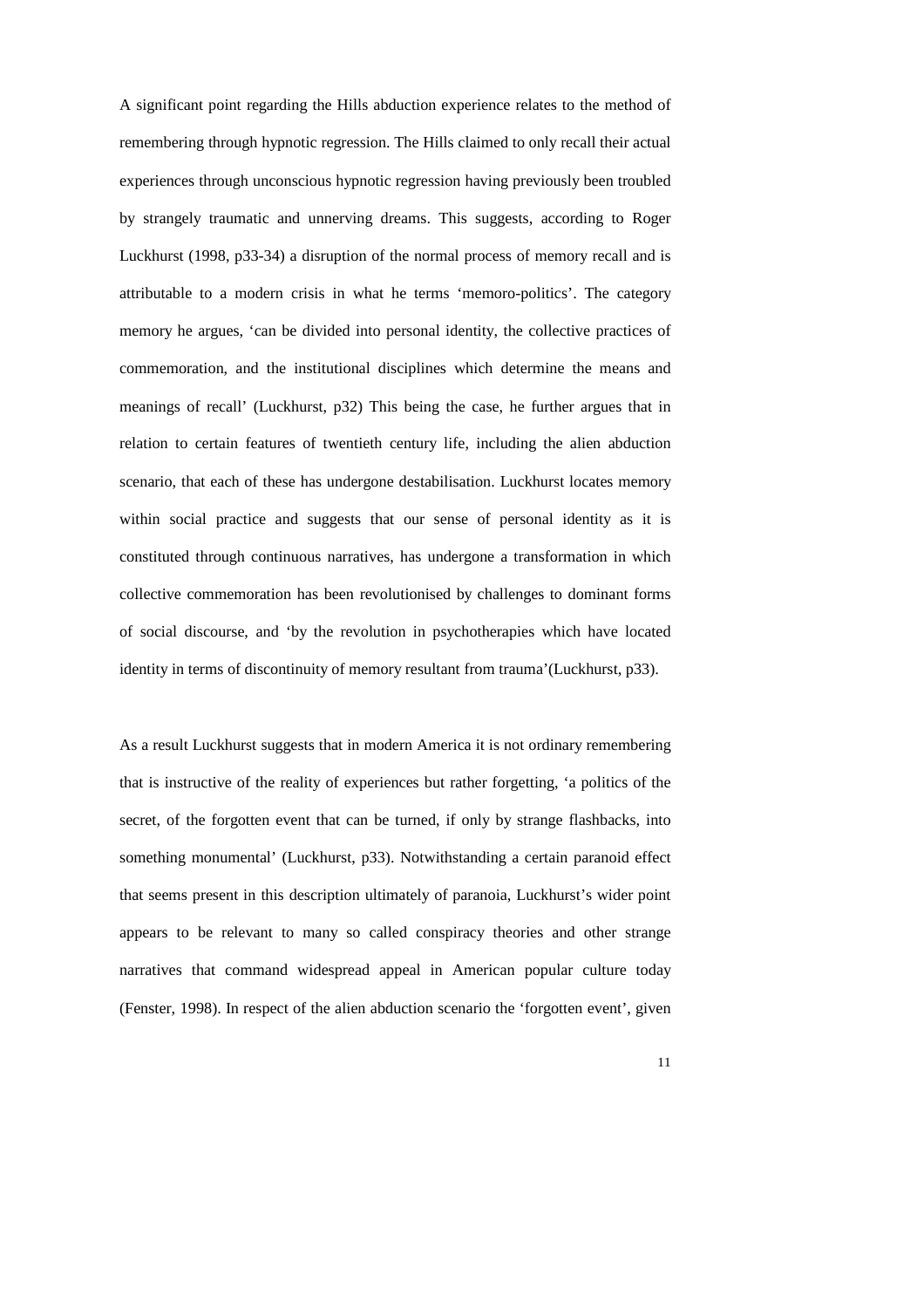its narrative and historical similarities and connections, may well be to that of the traumatic American memory of Indian captivity with its attendant themes of tortuous ritual trial, and its wider connotations of personal and community danger through hostile invasions.

The unfolding of the alien abduction scenario is generally considered to occur as an extension of the belief that Earth is subject to visitation by extraterrestrial spacecraft (Matheson, p15). The alien abduction narrative regards its own continuum as occurring through the UFO phenomenon which it believes to be of historical importance. Erich Goode (2000, p140-142) however, locates the origins of the phenomenon at the very end of the nineteenth century in the United States. In this revealing sentence he comments, 'In 1896 following the publication of an article in the *Sacramento Evening Bee* that reported an inventor would pilot his airship from New York to California, roughly 100,000 sightings were made of a cigar shaped aircraft in the sky' (2000, p140). Witnesses even came forward to claim encounters with occupants of the airship whom they described as 'hideous foreigners' including a Texas man who grabbed his Winchester rifle before leaving his house to investigate! (Picknett 2001, p10)

A couple of points are important here. Firstly, Goode makes a clear correlation between the press reporting of the (erroneous) airship flight and the subsequent public response. Secondly, the reported responses of witness claimants to interaction or sighting of alleged occupants of the craft suggests some public alarm and hostility. This appears significant of a further point, that the UFO sighting of 1896 should be understood not in its contemporary interpretation as an indication of extraterrestrial craft, but as a literally unidentified flying object. There is nothing to suggest that any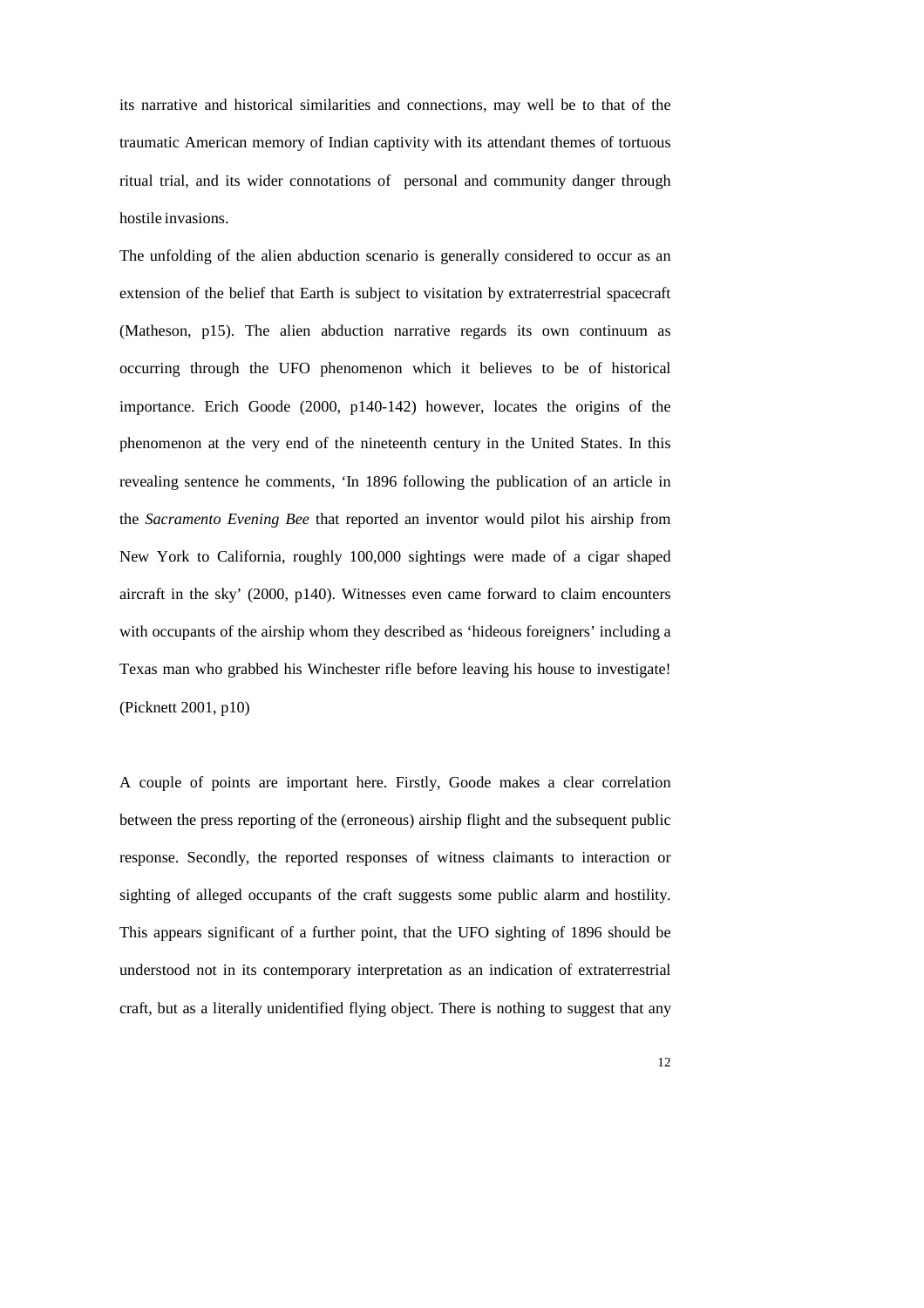confabulation is made by 'witnesses' in respect of extraterrestrial origins of the flying craft, and by all accounts the phenomenon was understood entirely in terrestrial terms as a craft made on Earth and crewed by human, if foreign occupants. Goode, (2000, p140) suggests that it is only after 1947 that mass sightings of alleged extraterrestrial spacecraft are observed. The public and media fascination with inventors and their creations, airship UFO's and their strange occupants, clearly anticipates though not only a number of themes that will develop in the course of the UFO phenomenon itself, but the emerging popular genre of Science Fiction which describes the technological age.

The airship scares, which eventually spread around the globe and persisted until after the First World War became increasingly attributed to the dastardly designs of enemy powers. In the US the Germans, Japanese and later the Soviets were all implicated in 'airborne' panics (Goode, 2000, p 140). This is despite the fact, as Pfitzer notes (1995, p51), that 'as early as the first decade of the twentieth century, the United States government was actively involved in the development of technologies necessary for control of "lower space" and by the second decade of the century, American domination of the skies was credited as a major factor in the Allied victory in World War 1.' This phase in the acceleration of both America's technological capabilities and its imperialist momentum appears to reflect what Lauria and White (1995, p67) describe as an American determination to 'meet the threat and challenge of potential technological and military superiority by the 'other'.' The fear of invasion and subjugation by foreign powers, wherever they come from, is clearly evident both in this position and in the cultural responses to 'airship scares.' The airships, though said to be potential foreign invaders, were in fact illusory with none ever yielding physical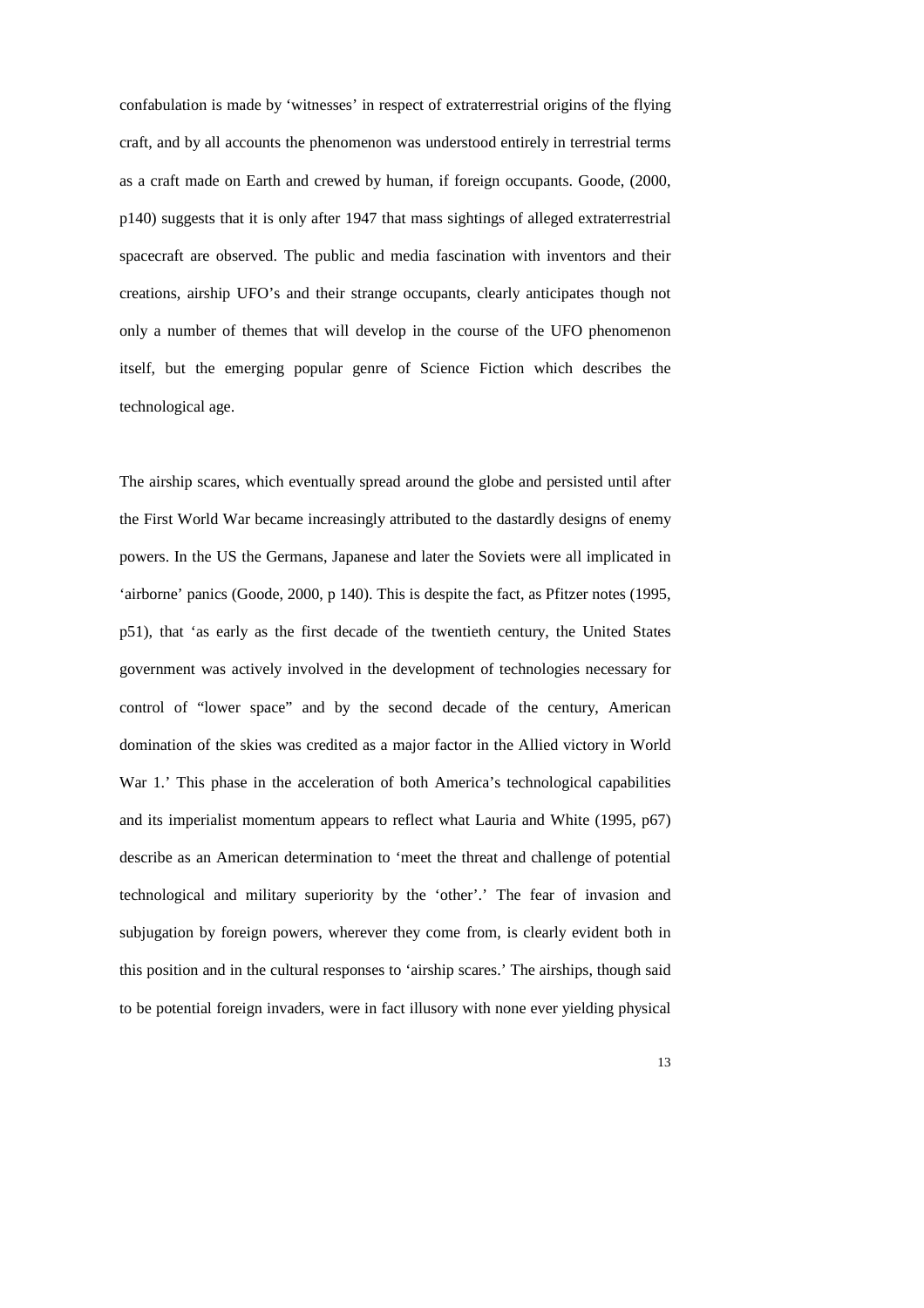evidence (Goode, 2000, p140). In this context the cultural belief in airships and their occupants as foreign invaders may be seen as continuous in a period when domestic 'hostiles' no longer threaten, and when attention is instead turned to territories beyond domestic shores. Further, during the early airship scares, the fact that flying machines are reported and stories circulated to huge excitement in the mass media before any were commercially flown, appears indicative of a tremendous level of social anticipation of airborne craft in particular and of technological advancements generally.

What appears to be at work here are a complex set of responses to a number of prominent features of the contemporary social climate. The original UFO event of 1896 takes place in the historical moment of the end of American continental expansion and in the period that marks an acceleration of imperialist designs overseas. This period, according to the influential historian Frederick Jackson Turner (Turner, 1938) marks a watershed in American history between what he refers to as the culmination of the first phase of American history, referring to continental settlement which he declares concluded in 1890, and a new and unknown period marking the start of the twentieth century and the second phase of American history.

# As One Frontier Closes….

At this juncture the American nation is experiencing rapid industrial transformation and the mass immigration of non Anglo-Saxon or non-Protestant, mainly poor peoples from Europe. The captivity narrative in this period of its development becomes increasingly fixated with lurid tales of miscegenation and the brutish sexuality of racialised others and appears to articulate wider cultural fears than those associated wholly with events on remote western frontiers. Slotkin argues persuasively (1982)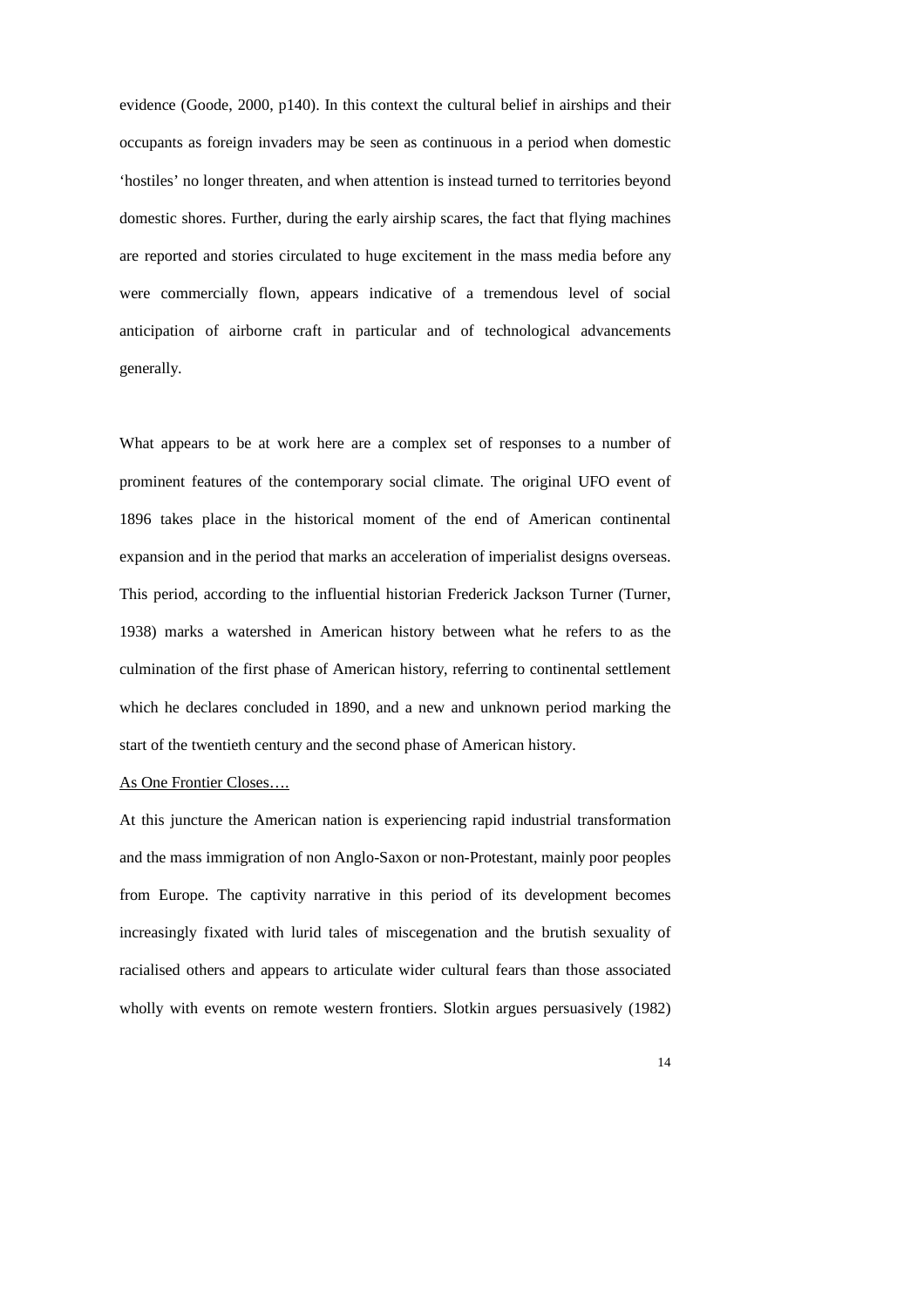that the general cultural representation of Indians, and the wars for the Plains of recent memory, evoked wider national concerns and anxieties relating to the reconfiguration of the U.S as a racially diverse, urban and industrial nation. The meanings and cultural representations attached to racial diversification, industrial development and its attendant urbanism and national expansion speak fundamentally at this time to American 'futures'. As early as the mid nineteenth century the inevitability of U.S hegemony within its continental borders is tempered by uncertainty in relation to rapid industrial/technological development, social complexity and racial diversity. There is too a very real anxiety that relates both to the final settling of the continent and the fears of a loss of national dynamism and energy when this is ultimately achieved. Continental conquest, perceived by Turner through successive stages of frontier settlement, development and expansion is understood as a uniquely American experience and as one central to the energy and dynamism of the nation. The final settling of the continent and the elimination of frontiers through which America funnels its energies and reflects its meanings, achievements and anxieties, is thus seen paradoxically. Although at once a triumph for the values and meanings America attaches to itself, the elimination of frontiers through which these values are made apparent is seen as having the potential to throw the nation into stasis and progressive decline.

Concerns over the future direction of the American national enterprise after the effective elimination of continental obstacles after 1876, preoccupy American historians and are influential of American politics into the  $20<sup>th</sup>$  century. This is especially so in the formation and rationalisation of an imperialist foreign policy agenda after 1880 and the momentous national project after 1945 to explore outer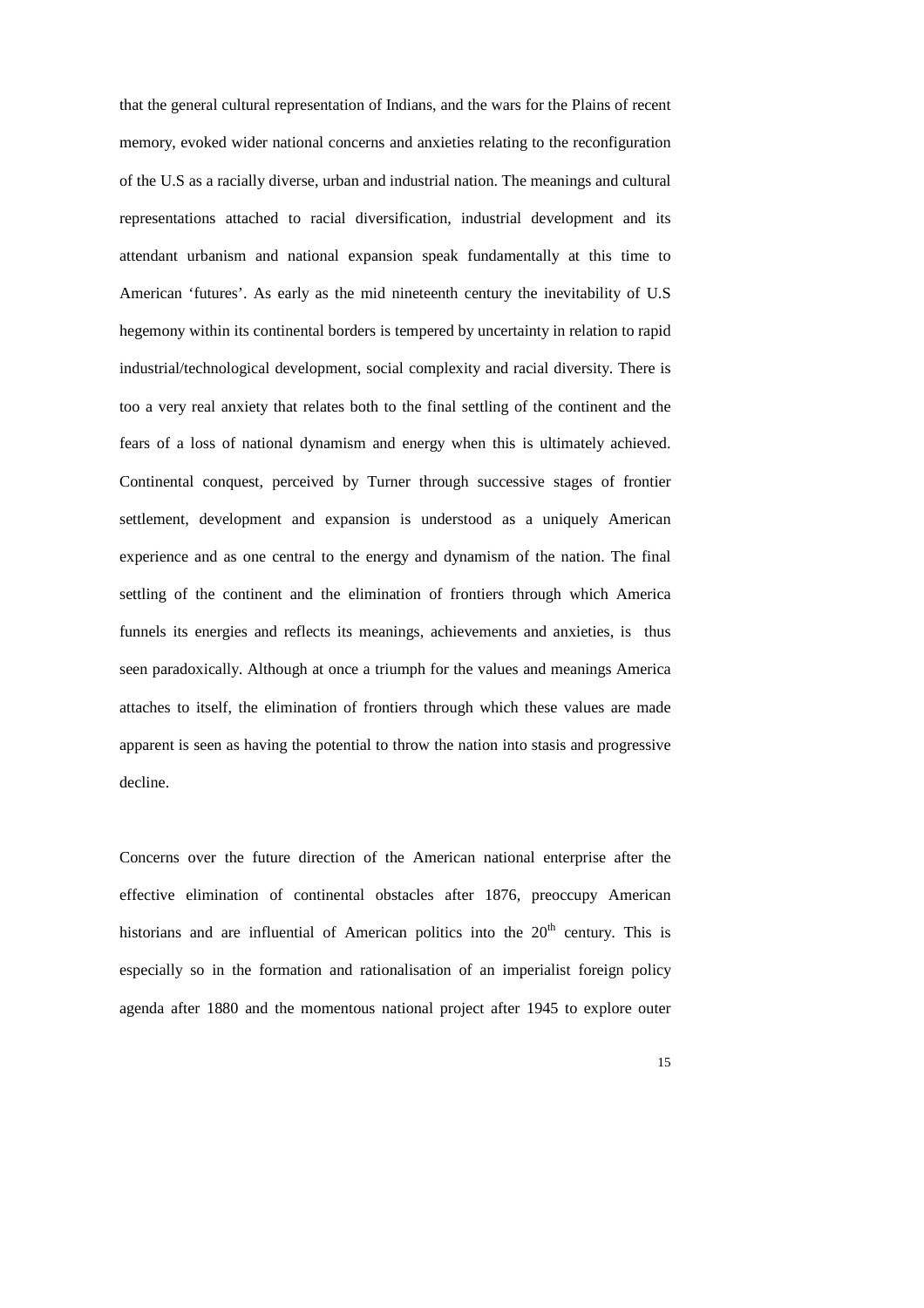space. The progressive historical unfolding of the captivity narrative addresses itself to the cultural articulation of these questions. Linked as the inevitable accompaniments to themes of American future progress are socio-cultural anxieties with their roots in the formative experiences of American encounters with the new world, and here important themes are the cultural separation of space that is safe, civilised and culturally familiar, from space that is dangerous, savage and other, and culturally alien. Relatedly, anxiety surrounds a sense in which the violation of 'safe' space by the alien other is a very real condition of the experience of being an American, and that an omnipresent danger exists of abduction and captivity and even assimilation into an alien cultural realm.

The captivity genre thus highlights an important cultural paradox. On the one hand geographical space is prefigured socio-culturally and psychologically into spheres that are familiar and alien, with the omnipresent fear of violation of safe space through abduction and captivity. Yet it is in the very experience of successive frontier development, of the colonisation of 'alien' space that American national vitality is imagined to be generated. The perception of American uniqueness, residing in its progressive frontier expansion, is then itself the very site of some of America's deepest cultural anxieties. The association of American national progress with frontier settlement, migration and re-settlement, represented through narrative themes of the captivity genre, becomes at the point of final continental conquest a popular cultural product that is able to represent America's experience of its past development in terms both triumphant and cautionary. Whilst the redeemed captive represents regeneration through ritual trial, the triumph through adversity of the American character, she reminds them that by being American they occupy a perilous frontier space, one that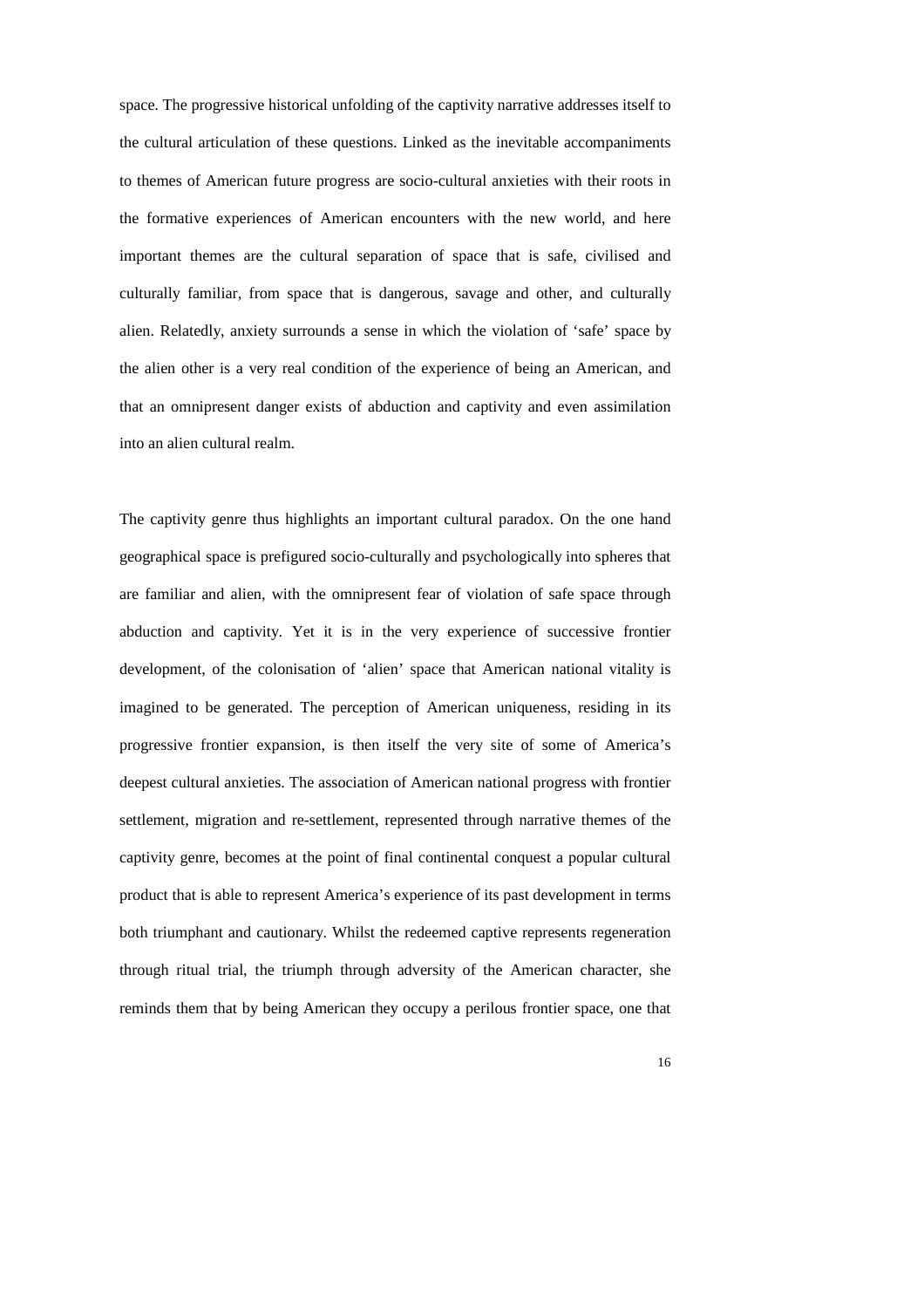brings with it the anxiety of new trials and challenges to be faced in uncertain and unsettling futures.

As Scott (2000) has shown since, the taking captive of American citizens and thus the periodic re-energising of the captivity scenario as a mythic narrative, is an actual occurrence at various intervals throughout the twentieth century. In its early decades the captivity narrative was re-articulated and re-imagined in imperialist rather than colonialist contexts. Scott demonstrates that the mythic appeal of this narrative for a restatement of core values and ideals is coupled with an expectation and political necessity for decisive military action. In the historical development of the captivity tale, decisive action to redeem the captive may not simply denote rescue and the restoration of community security, but may also provide the justification for the effective elimination of perceived threat through violent aggression, and even domination in what is ideologically constructed as a contestation between civilisation and barbarity (2000, p179). This she argues is exemplified through the mythic situation of the captive who stands in for the whole community in her ordeal through ritual trial to avoid the 'temptations of the other, and so renounce her civilisation, her god or her country.'

The successful outcome of the captivity scenario provides redemption for the captive and community by extension, formally a regeneration of spiritual faith and according to Scott, contemporarily a renewal 'of efforts to secure an American identity over and against fundamental threats' (2000, p179). Taken as a whole then, this would suggest that to varying degrees of intensity the cultural presence of the captivity myth and the responses it provokes has been an almost ever present aspect of the American national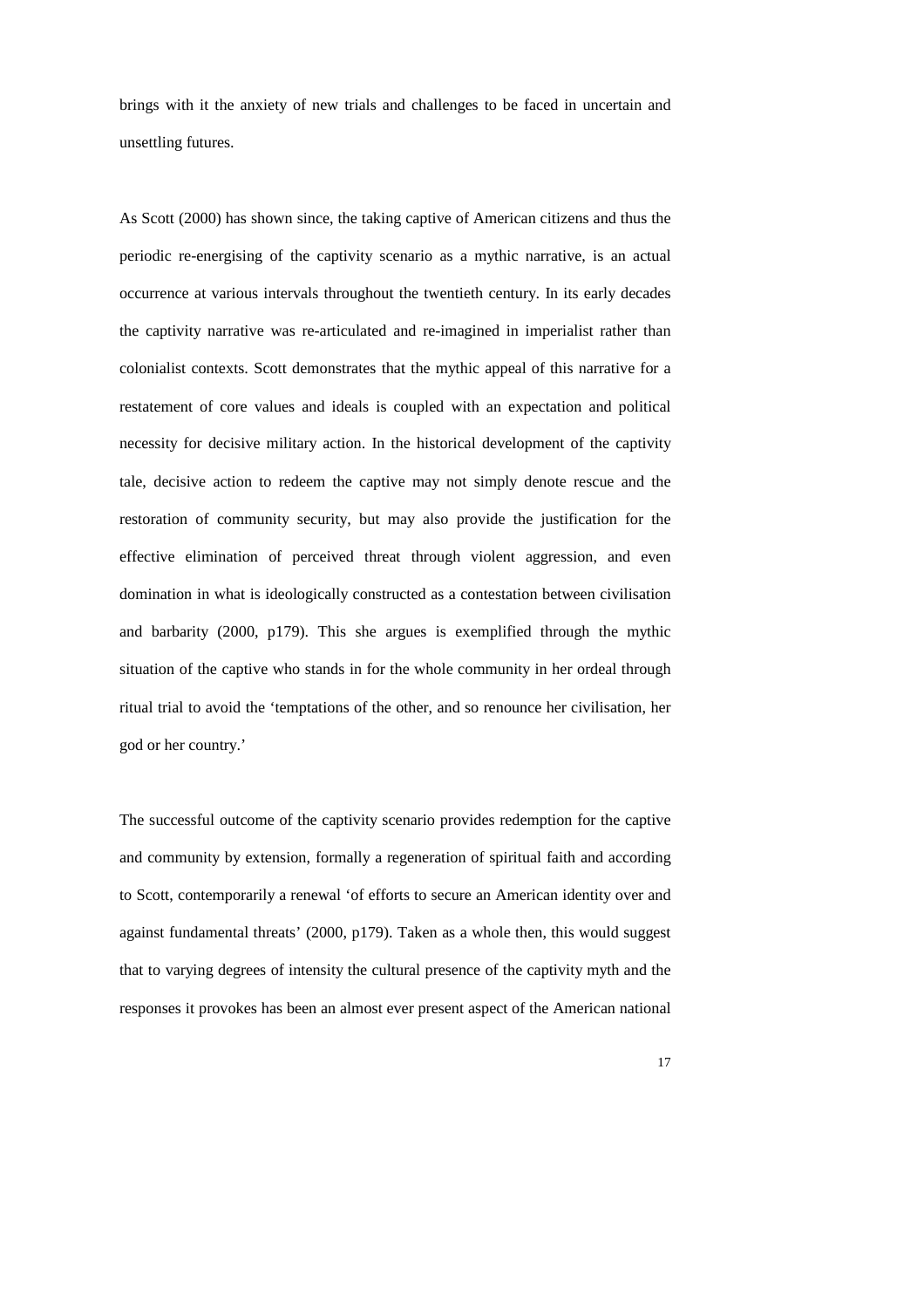drama. The emergence of the alien abduction narrative, which dates in widespread circulation from around the 1950's but whose antecedents are some fifty years earlier, enters the popular imagination in a culture already predisposed to periods of heightened social anxiety through the immanent threat or actual occurrence of abduction and captivity. Of course, the alien abduction narrative is an entirely fictitious drama, though in keeping with traditional concerns of security and safety, one that appears to articulate real and apparent social anxieties and relates to fundamental questions of human futures.

### Crossing the New Frontier

At the start of the twentieth century the Indian captivity narrative and its larger myth system associated with American westward development was redundant as a representation of actual contemporary experience. Gregory Pfitzer (1995, p51-67) notes however that as a mythic narrative the Western Frontier was revitalised and recontextualised 'by the discovery of new territories for the extension of mytho-poeic impulses this time not in geographic space but in outer space.' Popular fiction came increasingly to incorporate traditional generic features of the western myth with new ones associative of the novel generic development Science Fiction. 'Like so much prairie wilderness, the skies appeared to be at least a potentially viable place for the renewal of expansionary American impulses associated with Manifest Destiny (1995, p51).' For example (Pfitzer, 1995, p55), an Edgar Rice Burroughs serialisation, entitled John Carter Martian that appeared during World War 1, opens with its hero being chased across the Plains by Indians. On taking refuge in a cave he is magically teleported to Mars! This tale, Pfitzer observes 'evokes an entire series of associations

Comment [AP1]: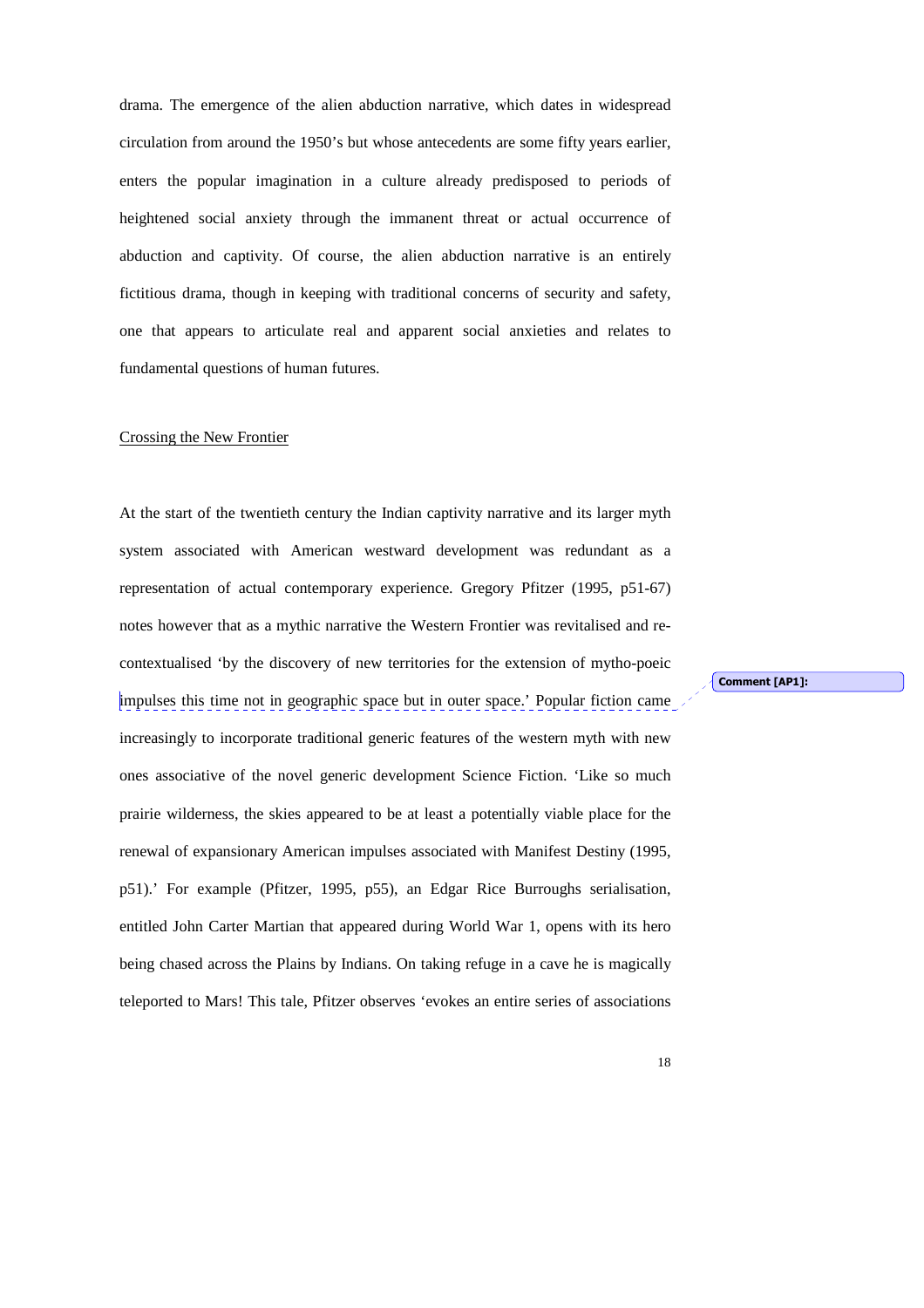in the minds of his American readers about the place of marauding "tribes" of "red men" in hostile environments (1995, p56).'

Space exploration at a stage of pre-possibility, that is before the necessary technological means for space travel, is conceived through the lens of the frontier myth. In the era of possibility after World War 2, Lauria and White (1995, p65-87) argue that the success of President Kennedy's address to Congress in 1961, announcing the centrality for his new administration of space travel, was too 'grounded and formulated within a construct of mythic proportions.' They highlight in particular three rhetorical devices used to underscore American priorities (1995, p65). Firstly, and against the background of the Soviet Union's successful launch of Sputnik in 1957, Kennedy argued that space exploration was vital to 'preserve freedom against tyranny.' Secondly, the fear of technological domination was invoked and American intervention called for to 'meet the threat and challenge of potential technological and military superiority by the "other"' (1995, p67). Finally, Kennedy grounded the future of American progress firmly in the technological advances, which would be created through the national determination to explore new frontiers.

Each of these themes, used to galvanise national interest in space exploration is familiar in the national story of settlement and expansion. Whilst the invocation of the language of the frontier myth was used analogously with that of space exploration, Carol Auster (1987, p103-112) notes an important point of departure from the frontier myth in its practicable realisation. In F.J Turner's (1938) mythic frontier historiography western exploration is carried out in successive stages through the rugged individualism of pioneers, remote from the control and influence of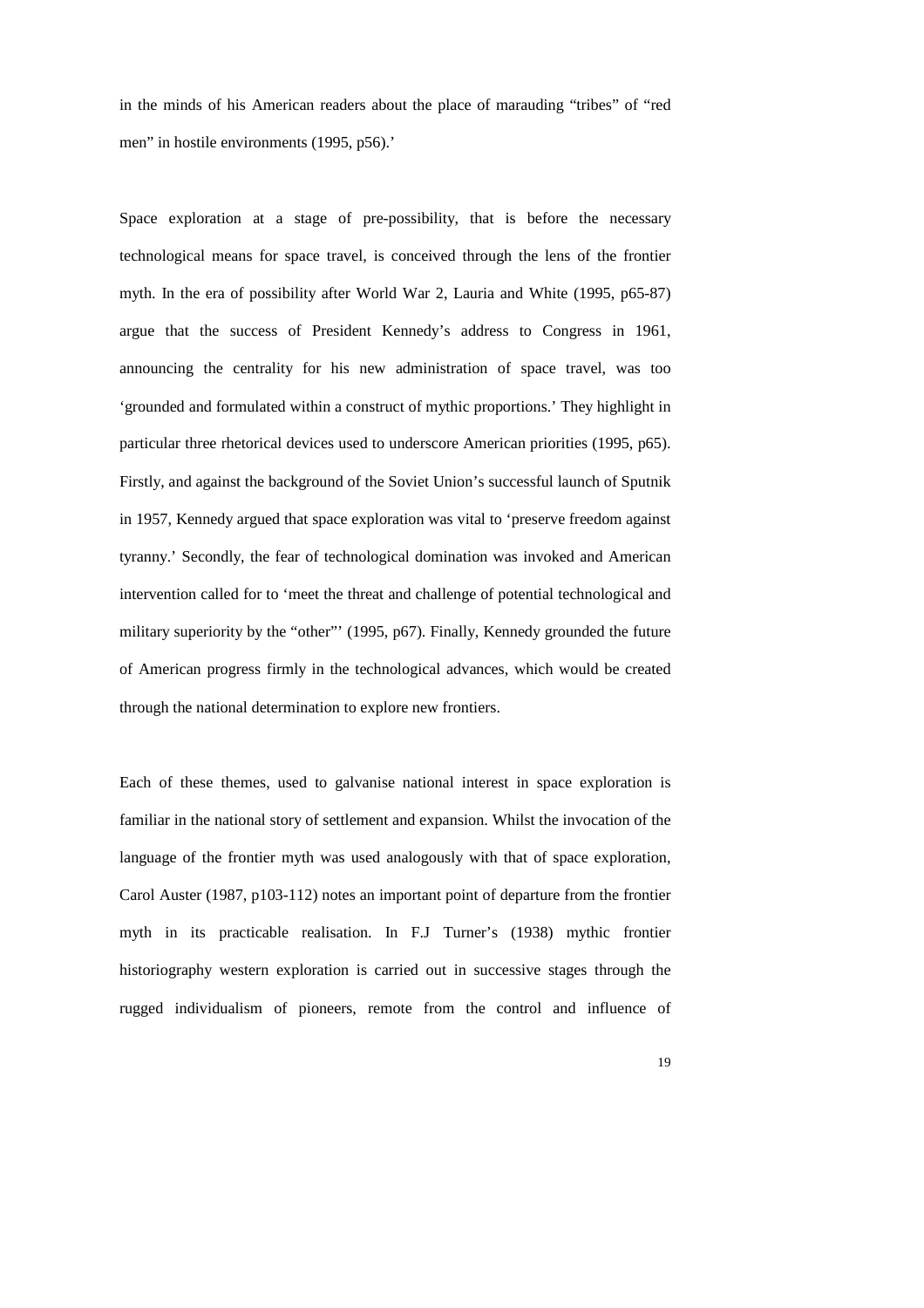metropolitan government. In comparing the western frontier with the New Frontier of space, Auster argues that the possibility of exploration of space is by contrast entirely dependent upon government control and corporate finance. 'As frontiers become seemingly more exotic and require more advanced forms of technology for exploration, the role of governments and other large organisations will increase' (1987, p109). Space exploration of necessity involves massive economies of scale with the consequent levels of official bureaucracy, research and training, commercial involvement and the inevitability of accompanying secrecy and security. Here the qualities of American individualism, celebrated in the original frontier story, become subordinate to the large scale efforts of a powerful and impersonal bureaucratic machinery. According to Timothy Melley (2000) this arrangement is implicated in what he argues is a pervasive 'agency panic' that is detectable in American culture since 1945.

Agency panic he argues (2000, p7), forms 'a pervasive set of anxieties about the way technologies, social organisations and communication systems may have reduced human autonomy and uniqueness.' Melley's analysis of generalised cultural anxieties in the twentieth century bears comparison with those described earlier by Slotkin as pervasive among the colonialists of early America. Indeed, Melley himself makes this link and argues 'this nightmare was never absent in earlier American moments and may indeed be traced to colonial traditions' (2000, p8). In the historical unfolding of the story of American development contained in the frontier myth the captivity narrative has served to provide both the representational experiences of individuals under conditions of perilous frontier existence, and been used as an ideological device by elite groups and powerful interests to narrate moments of national crisis. As we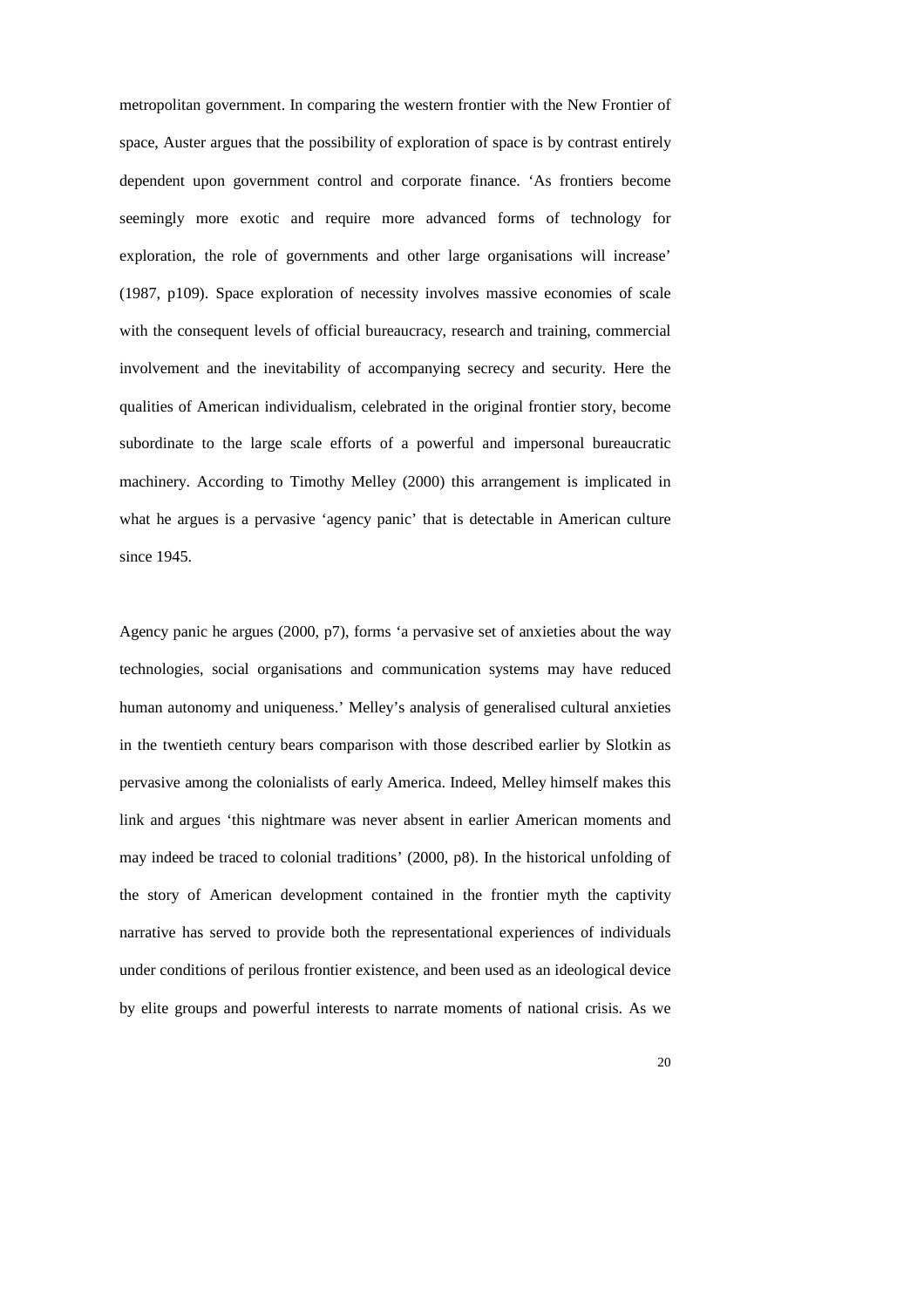have seen this has often served to legitimate a violent response in order to 'preserve freedom against tyranny' and represents a paranoid style in American political culture, that according to Melley '[is] all part of the paradox in which a supposedly individualist culture conserves its individualism by continually imagining it to be in imminent peril' (2000, p6).

# Aliens R US

The emergence in twentieth century American popular culture of the UFO genre and its attendant encounters with the extraterrestrial alien other, realised ultimately through the alien abduction scenario, can be analysed in the contexts of the frontier theory of development in which geographical space is re-figured as outer space, but with the attendant national themes of progress through frontier expansion resonant of the original myth centrally intact. In this the America of the twentieth century may be imagined to stand on the brink of frontier progress, the exploration of realms that are alien and unknown. The entire American national entity itself would seem to symbolise the colonial community settled precariously on the frontier borderland between what is known and unknown. To employ this metaphor further, each American individual can imagine himself or herself as a part of a supra-frontier community. A community that exists in preparedness of necessary adventures into the unknown and which as a condition of this exists in a more or less permanent state of anxiety. The overwhelming national scale of this historic adventure, represented through the control and sponsorship of government, corporations and other institutions of national significance and influence provides for an important extra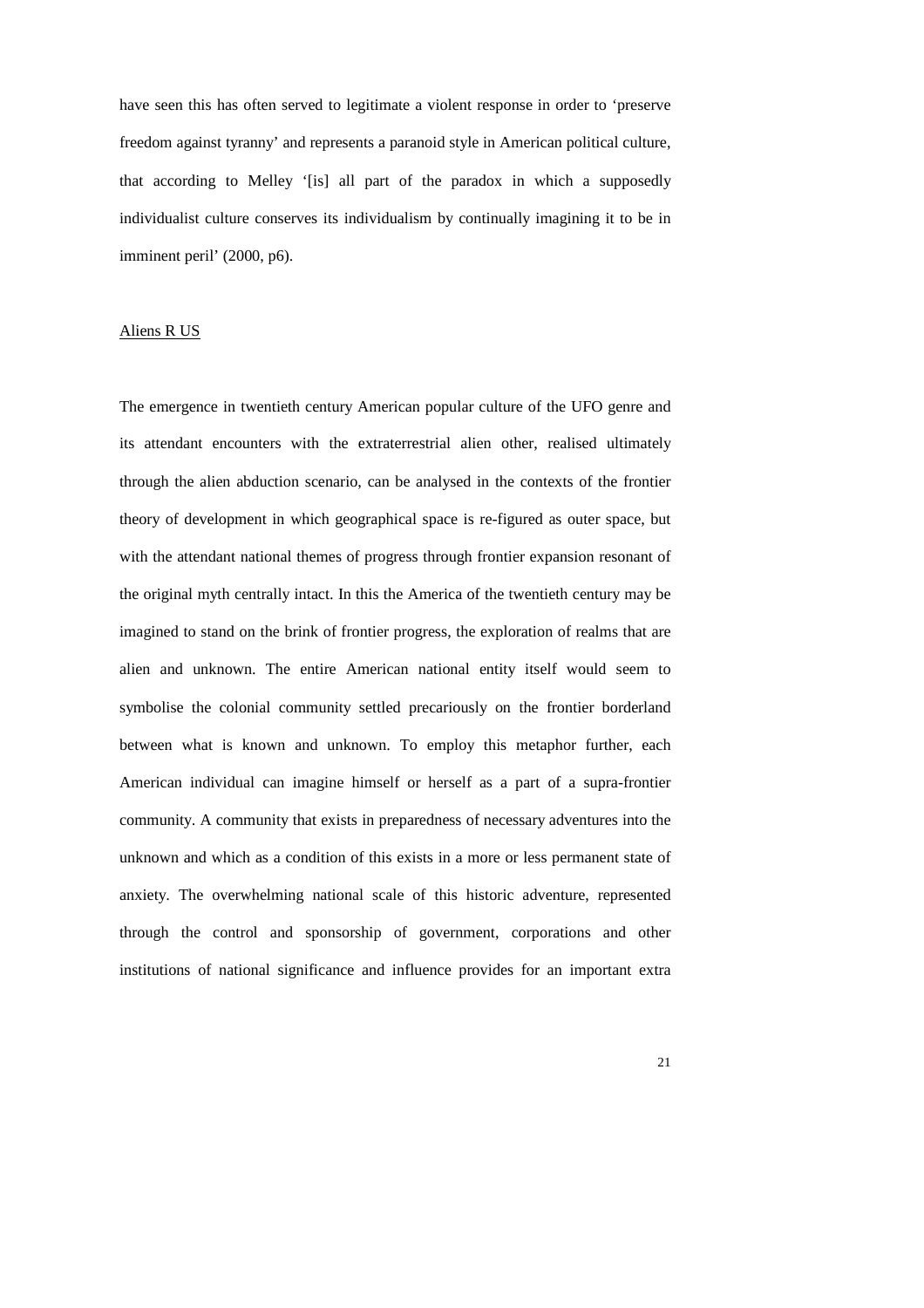dimension to which we may add a specific layer of social concerns, agency panic, the fear of a loss of individualism through technological bureaucratic domination.

In this respect the work of alien abduction writer and therapist David Jacobs (1998) is especially revealing. Jacobs, a History professor, wrote his PhD thesis on the UFO phenomena, which was later, published as *The UFO Controversy in America* (1975). Since then he has combined his work as a university professor with a developing involvement in the alien abduction phenomenon both as a writer of books and as a therapist claiming to have counselled over 700 abductees (1998, p22). Jacobs, entirely convinced of the reality of this discourse, puts forward the grim proposal that 'all the evidence seems to suggest that integration into human society is the aliens' ultimate goal' (1998, p251). This he argues is the logical outcome of an analysis of his abductees claims which reveals a four stage alien agenda that is 'logical, rational and goal oriented' (1998, p251). These are, chronologically, an abduction programme of selected human victims, a breeding programme in which sperm and eggs are collected and foetuses incubated in human hosts, a hybridisation programme in which genetic tampering continuously perfects the alien offspring and finally an integration programme in which hybrid aliens assume control of the world. As with most alien abduction accounts Jacobs' information is obtained largely through hypnotic regression. Bizarrely, and entirely supporting Luckhurst's point made earlier, Jacobs views this as a more accurate guide to the truth of experience, stating 'I have not derived my conclusions from human thought or endeavour in any way, save through the conduit of memory.' The alien abduction scenario appears able to be characterised at this point then as Luckhurst suggests, as a 'politics of the secret, of the forgotten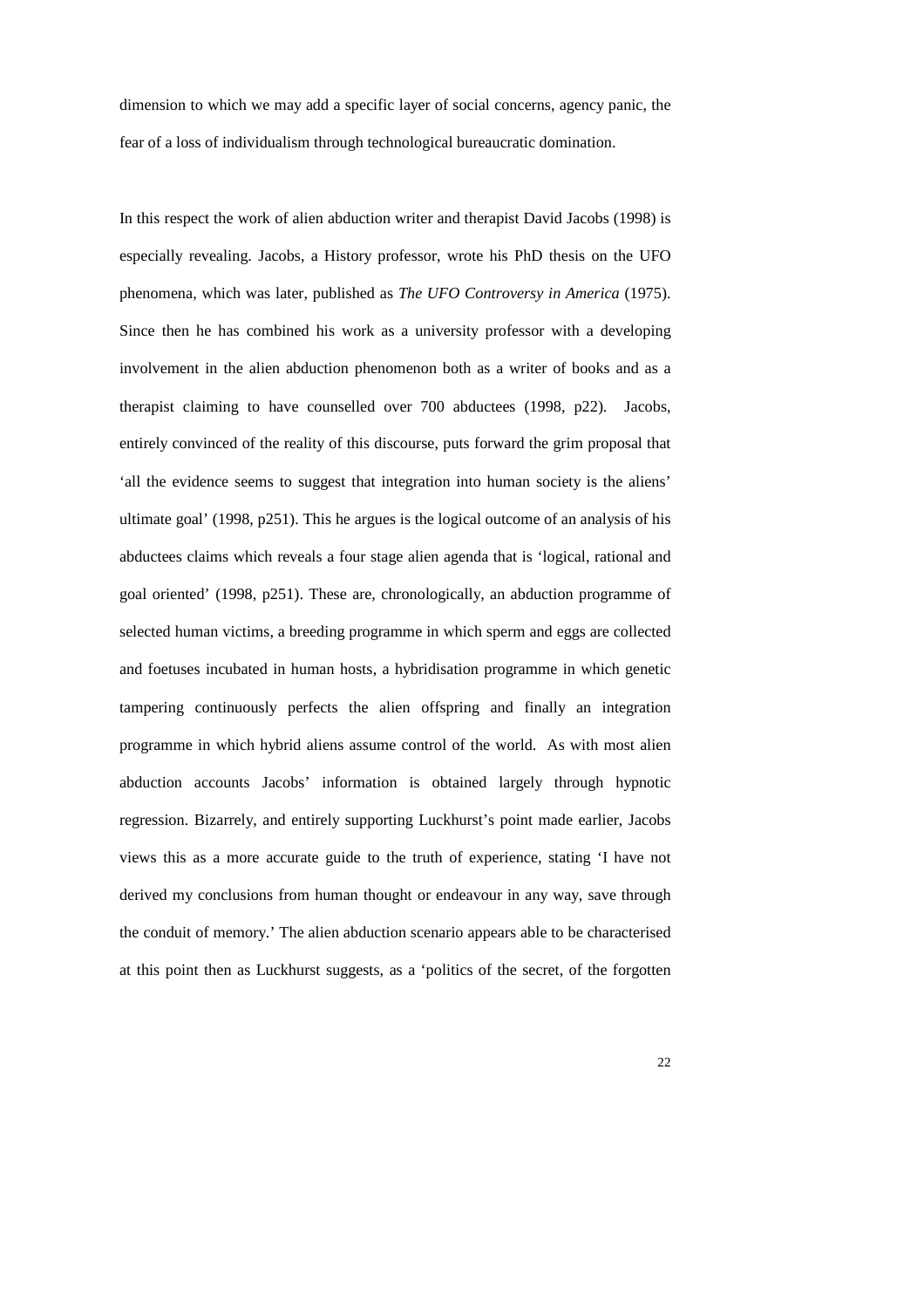event that can be turned, if only by strange flashbacks, into something monumental' (1998, p255). Nevertheless, Jacobs contends that,

 'With the use of superior technology, both physical and biological, they are engaging in the systematic and clandestine physiological exploitation, and perhaps alteration, of human beings for the purposes of passing on their genetic capabilities to progeny who will integrate into the human society and, without doubt, control it.'

(1998, p257)

Jacobs' revelations here clearly resemble the main features of the Indian captivity scenario as it has developed over time, fomented in neurotic social conditions in which 'invisible devils haunt the outskirts like Indians waiting for the chance to assault' (Slotkin, 1973, p97). It is little surprise then that the ultimate design of the aliens is nothing short of world domination and the catastrophe of human civilisation. David Jacobs thus resembles Cotton Mather as a narrator of captivity tales. A preacher of doom in desperate haste to be heard before it is too late. We have seen in the Puritan imaginary that the threat posed by Indians was understood to be the possession of the souls of frontier settlers. In the possession of bodies and 'selves' portended in Jacobs' nightmarish modern interpretation there is an obvious connection with this as well as with Badley's (1996) earlier recognition of the centrality to the narrative of body politics and bio-power, in which 'foetal surgery.. transforms women into maternal cyborgs for the maintenance of technofoetuses' (Casper, in Luckhurst, 1998).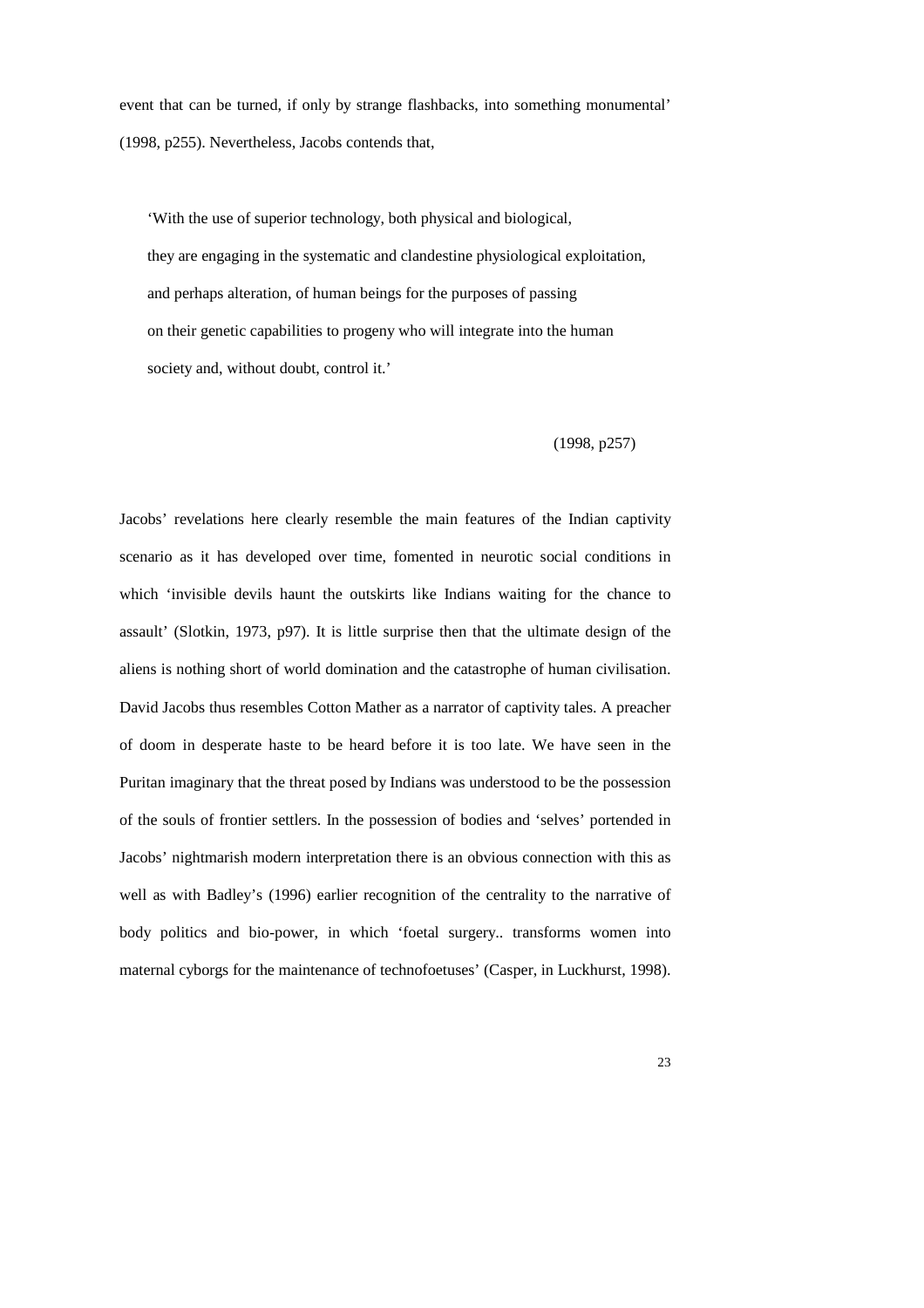Hybridisation and miscegenation and the cultural fear of it through abduction, are though hardly a novel departure of the alien captivity scenario. According to Colley (2002, p146) captivity of whites in a North American context, by virtue of their existence there as settler communities, were forced to confront the possibility that they, and significantly their children, 'might be coerced or coaxed into becoming else.' In John Ford's masterpiece of the captivity scenario, *The Searchers*, miscegenation is precisely the horror that drives racist Ethan Edwards in relentless pursuit of his young niece and Comanche captive Debbie. Meanwhile, Jacobs' abductees, believing they are containers for hybrid offspring appear afflicted with Melley's (2000) agency panic, offering an extreme representation of the perception of pervasive social domination exercised by powerful technologies and social organisations. 'The procedures aliens undertake.. are products of the intense technologization of medicine, especially reproduction, where scientific advances have outstripped medical ethics and lay understanding since the first test-tube baby' (Luckhurst, 1998, p39). Brigit Brown (2002) locates this cultural fear somewhat earlier in the 1960's where she argues mass circulation lifestyle magazines increasingly come to represent the innerspace of the body as another 'new' frontier. This discourse she argues '[tells] a story about the exploration and colonization of human bodies by science, and the implications of that project for the human future.' In the alien abduction scenario medical practices and procedures and especially technologies 'have become so complex and inhuman that they could make a mockery of the individual' (Nye, 1999, p254). Here an alliance is formed in the popular imagination between doctors, technology and foetuses that Brown argues is significant of the contemporary unfolding of the alien abduction account.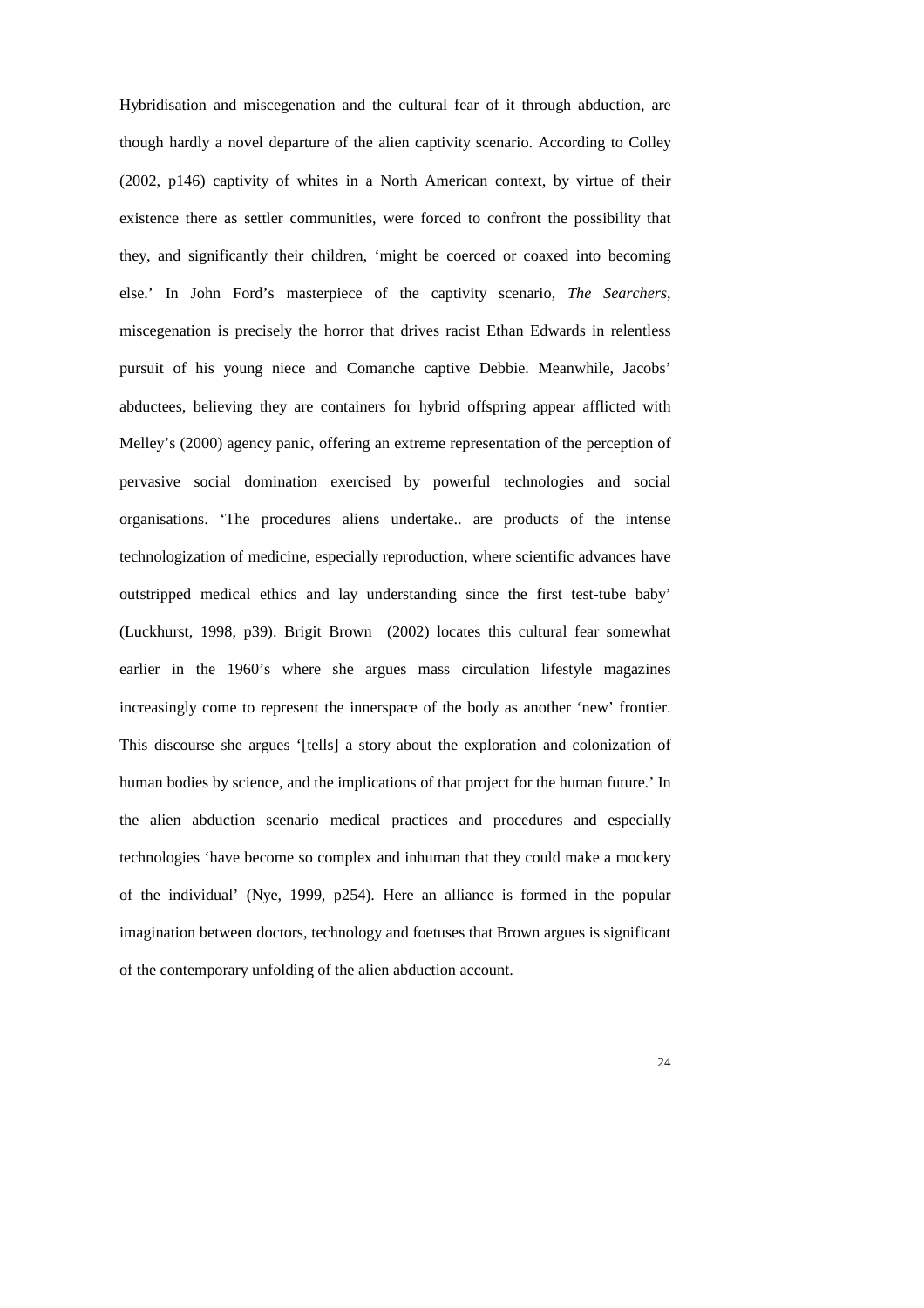Ultimately the alien abduction story is a dire forecast of the future of American society. As the wider captivity drama shows this is entirely consistent with significant themes of its historical development. The fear of hostile invasion, abduction and captivity leading to a collapse of the values of civilisation and control by the other is imagined in the work of abduction gurus like Jacobs' as arriving through a systematic breeding programme. It is interesting here to note that Jacobs' abductees often tell him, contrary to his own assessment of the aliens desires for global takeover, that their hybrid offspring are required by alien kidnappers to replenish their own depleted population. This bears striking comparison with what Derounian and Levernier (1993, p2-8) point out was a powerful reason for captive taking of settlers by Indians. They identify three major reasons for captive taking, revenge, ransom and 'to replace tribal numbers diminished by war and disease brought on by white colonisation' (1993, p5). Significantly each of these is related to the colonial imperative of European and former European invaders, the threat that *they* presented to the future of *Indian* existence. The practice of adoption of whites into Indian tribes was widespread and entirely necessary as the Indians saw it for the maintenance of their existence and their civilisation. 'Adoption into the tribe, rather than torture and death, was the fate that most captives could reasonably expect' (Derounian & Levrnier, 1993, p5) The Indians then practised abduction and captivity in significant part to maintain the viability of their existence in the teeth of an all too apparent hostile invasion by a technologically superior society.

This represents of course an almost exact reversal of the captivity scenario as it is represented through the culturally popular American myth. What captivity represents in a North American context in historical actuality appears then not to be the threat of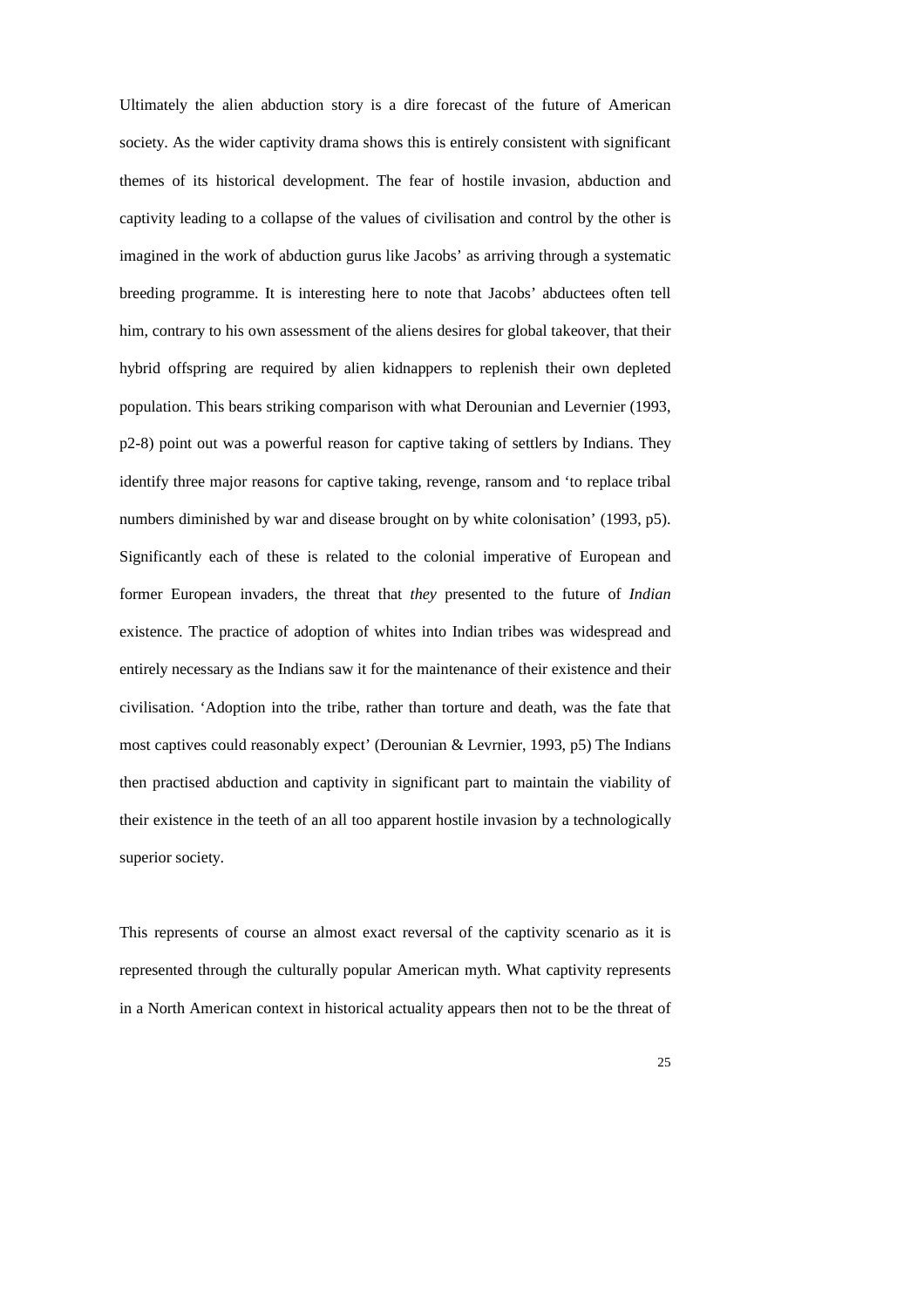hostile takeover but rather the desperate means of defence against it. Fantastical narrative accounts of abduction by extraterrestrials would appear to bear this out. As we have seen, the alien abduction account reflects fears and concerns for the autonomy of the individual against the power of a technologised society and against the colonisation of the 'self'. Jacobs appears to have misinterpreted the meaning of the narratives he has been told, for rather than a threat of invasion and takeover being presented by the other, the alien captivity scenario would suggest what Badley concludes to be its point (1996), that in fact the 'aliens R us.' David Jacobs, as with Cotton Mather before him misinterprets the accounts of abduction and captivity through a prior narrative framework, for Mather the Judaic-Christian myth of the Fall (Slotkin, 1973), and for Jacobs himself the Indian captivity myth in its popular cultural formation.

Each is passionately convinced of the rightness, or more precisely the righteousness of their belief in the immanence of social catastrophe. However, unlike Cotton Mather whose Puritan faith was unbending, Jacobs confesses to his audience that his faith in the 'the primacy of reason and logic' is at an end - this because of the apocalyptic conclusions he has arrived at and which he acknowledges defy credibility (1998, p153-154). Given that it is precisely through a calculating logic that he suggests the aliens have used to put themselves on the brink of world takeover in the first place, one can only ask why this should be the case? In Jacobs' frighteningly technologised universe it simply doesn't make sense. What appears more to the point is Jacobs' own acute sense of agency panic in the face of an accelerated technologisation of the social. Of course this is what his abductees appear to have been telling him all along, though for Jacobs, stuck in the mythologised narrative account, he is unable to see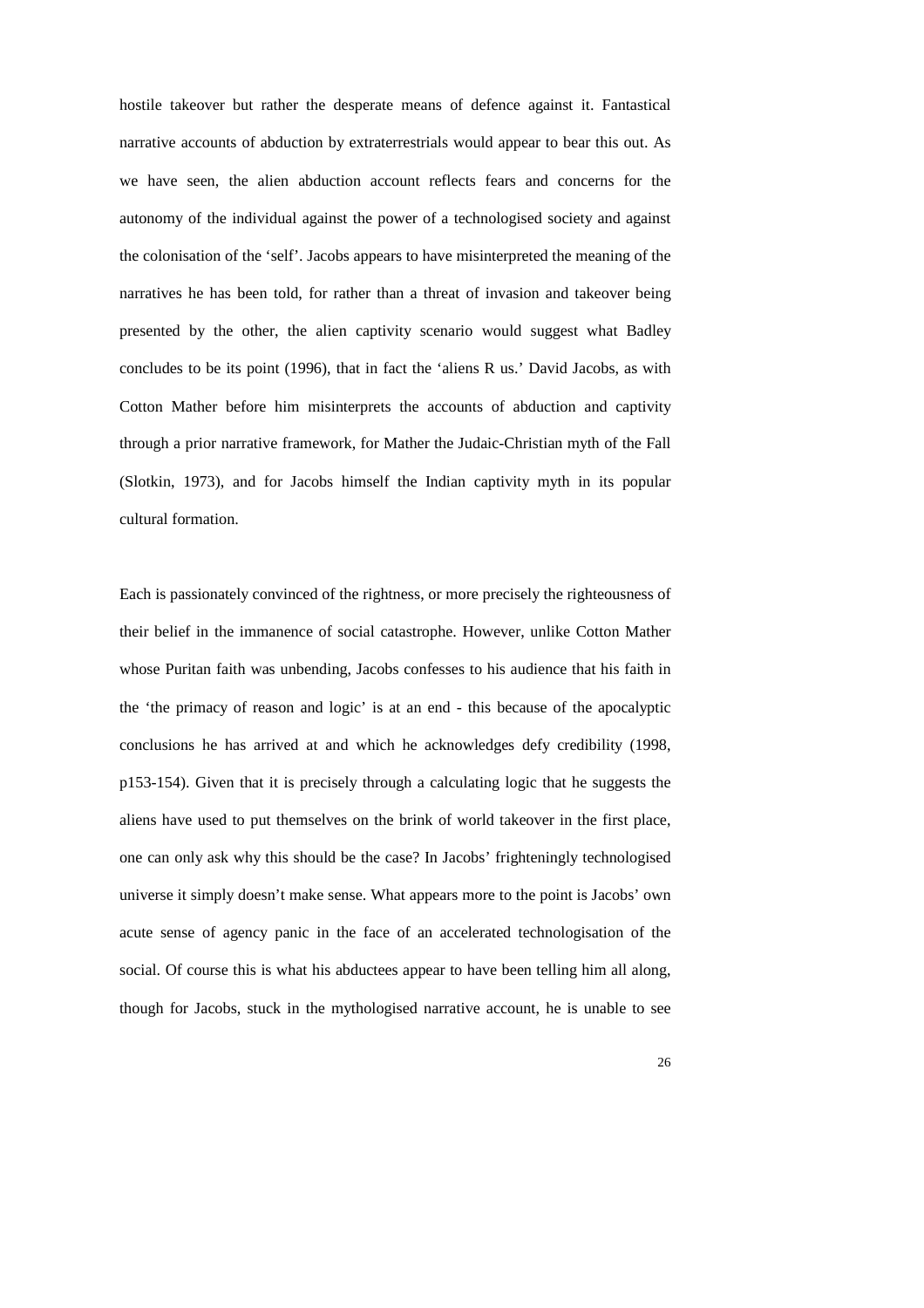either the abductions or the aliens for what and who they are. If Badley is right, and she surely is, and the aliens indeed are 'us', this is based on the historical tendency towards expansion which is fundamental to an American identification of its needs for progress through relentless colonisation. The point Jacobs misses in his assessment of the captivity narrative is that the colonisers are imagined now to have turned on their own citizens.

# Conclusion

The captivity genre in American culture, from its origins in the reality of Indian captivity through to its fantastical fictionalisation in the alien abduction scenario is thus linked by themes that relate to cultural anxieties of personal invasion and community security, the meanings of progress and colonisation, the construction of identity in perilous environments and the identification of 'others'. Formative in the tradition of American popular culture the captivity genre is an historically and contemporaneously significant mythic narrative that is readily re- imagined in times of national drama and in periods of significant social changes and stress. As I have tried to show here the captivity narrative is an especially powerful and emotive cultural construct during periods in which America, as a national entity, positions itself as a coloniser of new frontiers and territories. Both the Indian narrative and the alien abduction one, it has been argued, emerge to describe the anxieties and fears of those imagined as existing in perilous frontier environments. The captivity narrative is culturally constructed as a siren voice for a community in danger and is narratively satisfying when the call is heard and the captive returned to safety. In the literalist alien abduction scenario, which addresses itself to significant contemporary concerns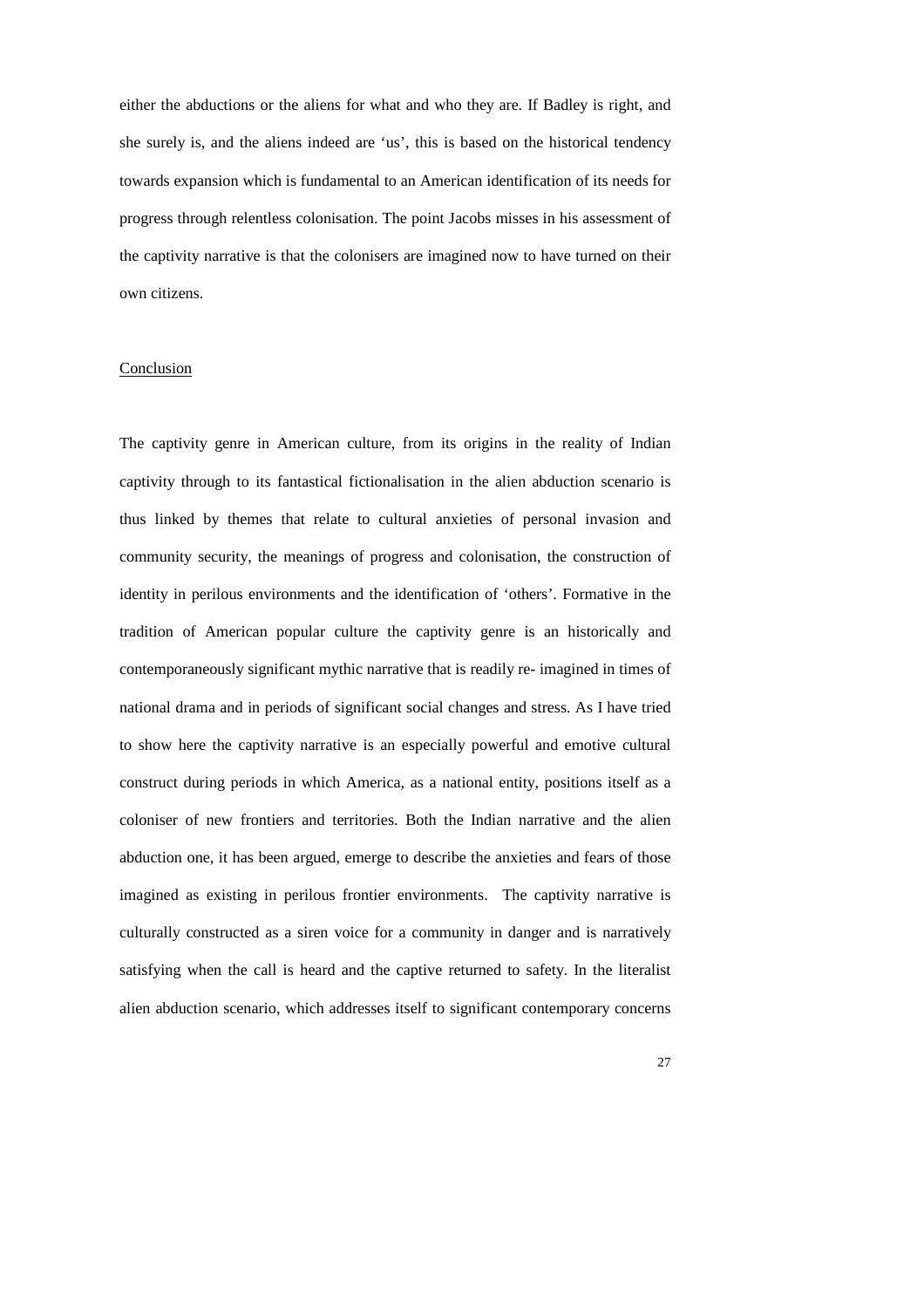about the diminution of the self in the face of rapid medical-technological advancements, this call is misinterpreted and indeed goes unacknowledged. Here the symbolic captive is left entirely adrift in the alien realm, without hope of redemption, and 'vanished forever into the woods' (Slotkin, 1973, p98).

Sources.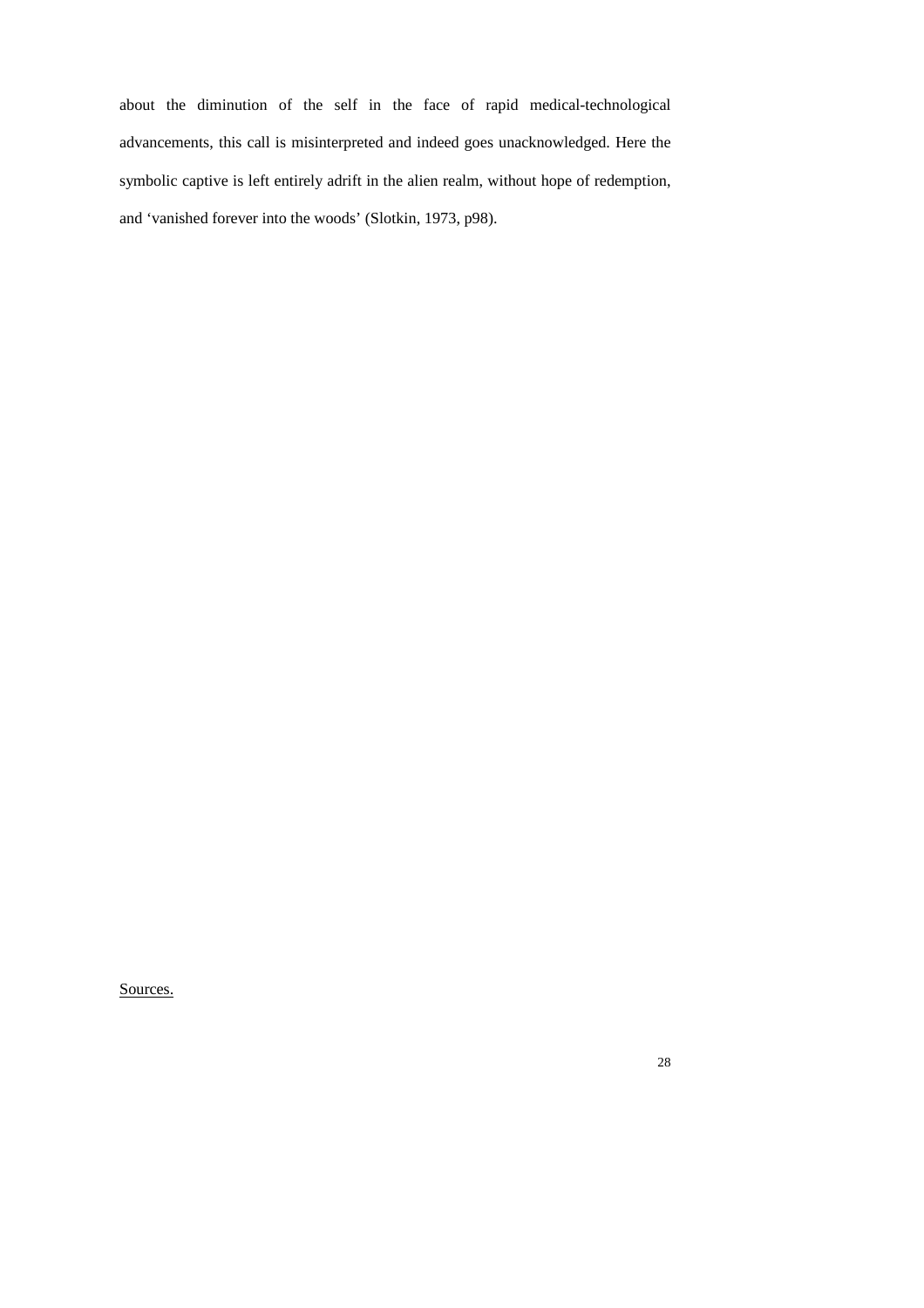Auster, C J., 'Specification of Melbin's Frontier Hypotheses: An Application to Outer Space Exploration.' Sociological Inquiry 57:1 (1987), pp102-112.

Badley, L., 'The Rebirth of the Clinic: The Body as Alien in the X Files' in Lavery, D, Hague, A & Cartwright, M (eds) *Deny all Knowledge: Reading the X Files* (London: Faber & Faber, 1996).

Bartholomew, R & Howard., G *UFO's and Alien Contact*, New York: Prometheus Books, 1998.

Brown, B., ''"My Body is not my own" Alien Abduction and the Struggle for Self Control' in Knight, P (ed) *Conspiracy Nation: The Politics of Paranoia in Postwar America*, (New York: New York University Press, 2002)

Colley., L) *Captives: Britain, Empire and the World 1600-1850*, London: Jonathan Cape, 2002.

Derounian-Stodola, KZ ed., Women's Indian Captivity Narratives, London: Penguin Books, 1998.

Derounian-Stodola, KZ & Levernier, JA., *The Indian Captivity Narrative, 1550- 1900,* New York: Twayne Publishers, 1993.

Drinnon, R., *Facing West: The Metaphysics of Indian Hating and Empire Building*, Oklahoma: University of Oklahoma Press, 1980.

Ebersole, G., *Captured by Texts: Puritan to Post-Modern Images of Indian Captivity*, Charlottesville: University Press of Virginia, 1995.

Fenster, M., *Conspiracy Theories,* Minneapolis: University of Minnesota Press, 1999.

Goode, E., *Paranormal Beliefs: A Sociological Introduction*, Illinois: Waveland Press, 2000.

Jacobs, D., *The Threat*, London: Pocket Books, 1999.

Johnson, D., 'A Man Called Horse' in Lewis, J (ed) *The West: Stories of the American West* (London: Parragon Books, 2001)

Lauria R & White H M.., 'Mythic Analogues of the Space and Cyberspace: A Critical Analyis of U.S. Policy For the Space and the Information Age' Journal of Communication Inquiry, 19:2 (1995), pp64-87.

Lavery, D, Cartwright, M & Hague, A eds., *Deny all Knowledge: Reading the X - Files* London: Faber and Faber, 1996.

Luckhurst, R., 'The Science Fictionalization of Trauma: Remarks on Narratives of Alien Abduction,' Science Fiction Studies, 25:1 (1998), pp29-53.